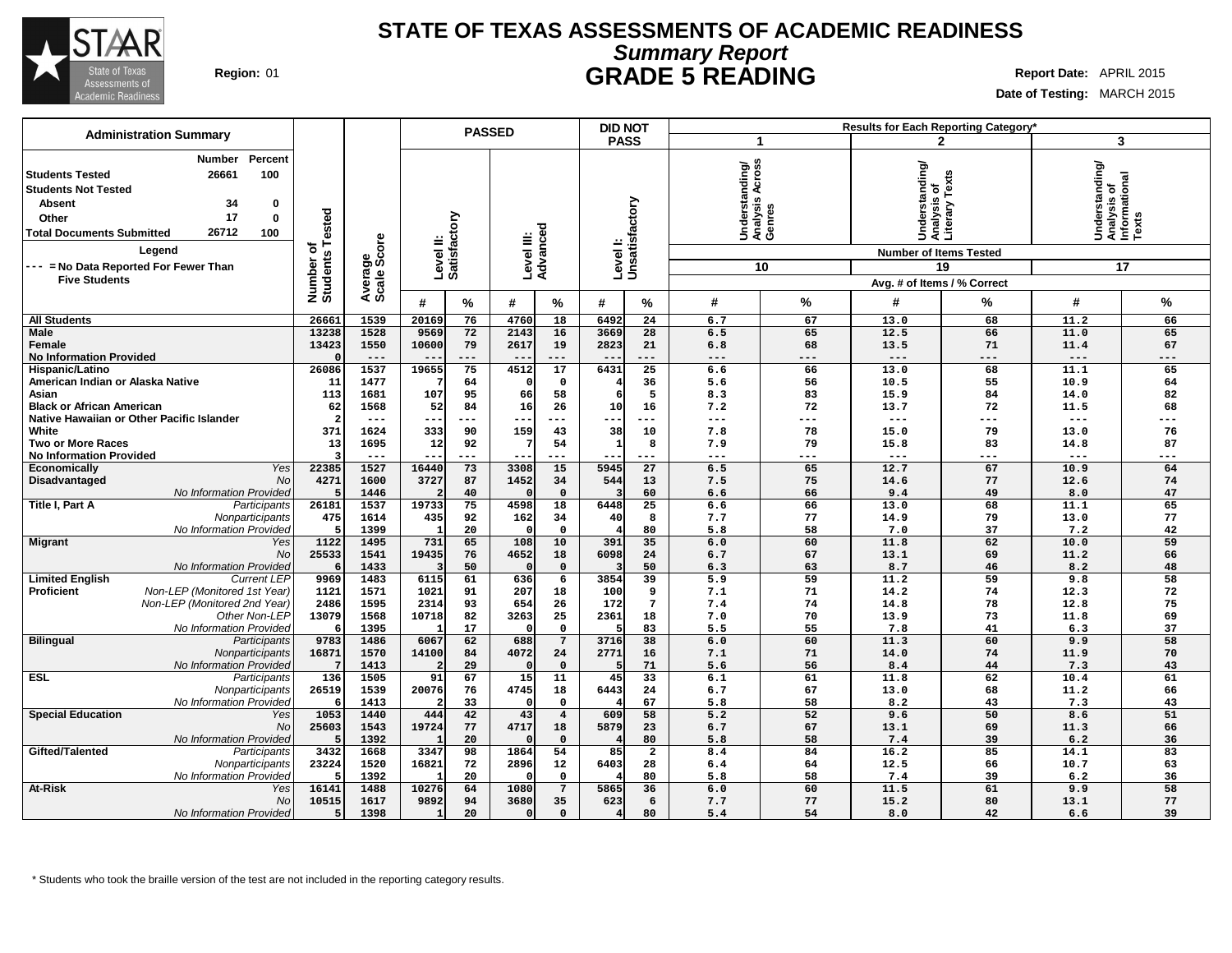

# **STATE OF TEXAS ASSESSMENTS OF ACADEMIC READINESS SPANISH Summary Report Region:** 01 **GRADE 5 READING Report Date:** APRIL 2015

**Date of Testing:** MARCH 2015

|                                                                                                                                                                                                |                       |                            |               | <b>PASSED</b>             |                          |                         | <b>DID NOT</b>           |                           |                                                   |                           |                                                 | <b>Results for Each Reporting Category</b> |                                                            |                 |
|------------------------------------------------------------------------------------------------------------------------------------------------------------------------------------------------|-----------------------|----------------------------|---------------|---------------------------|--------------------------|-------------------------|--------------------------|---------------------------|---------------------------------------------------|---------------------------|-------------------------------------------------|--------------------------------------------|------------------------------------------------------------|-----------------|
| <b>Administration Summary</b>                                                                                                                                                                  |                       |                            |               |                           |                          |                         | <b>PASS</b>              |                           | -1                                                |                           |                                                 | $\mathbf{2}$                               | 3                                                          |                 |
| Percent<br><b>Number</b><br>100<br><b>Students Tested</b><br>2057<br><b>Students Not Tested</b><br>Absent<br>0<br>$\mathbf 0$<br>Other<br>O<br>2058<br>100<br><b>Total Documents Submitted</b> | Tested                |                            |               | Level II:<br>Satisfactory |                          | Level III:<br>Advanced  |                          | Levell:<br>Unsatisfactory | SS<br>Understanding/<br>Analysis Across<br>Genres |                           | Understanding/<br>Analysis of<br>Literary Texts |                                            | Understanding/<br> Analysis of<br> Informational<br> Texts |                 |
| Legend                                                                                                                                                                                         | ৳                     | Average<br>Scale Score     |               |                           |                          |                         |                          |                           |                                                   |                           | <b>Number of Items Tested</b>                   |                                            |                                                            |                 |
| --- = No Data Reported For Fewer Than                                                                                                                                                          | Number of<br>Students |                            |               |                           |                          |                         |                          |                           |                                                   | 10                        |                                                 | 19                                         |                                                            | 17              |
| <b>Five Students</b>                                                                                                                                                                           |                       |                            |               |                           |                          |                         |                          |                           |                                                   |                           | Avg. # of Items / % Correct                     |                                            |                                                            |                 |
|                                                                                                                                                                                                |                       |                            | #             | %                         | #                        | %                       | #                        | %                         | #                                                 | %                         | #                                               | %                                          | #                                                          | %               |
| <b>All Students</b>                                                                                                                                                                            | 2057                  | $S-1512$                   | 1366          | 66                        | 215                      | 10                      | 691                      | 34                        | 5.2                                               | 52                        | 12.1                                            | 64                                         | 9.0                                                        | 53              |
| Male                                                                                                                                                                                           | 1057                  | $S - 1498$                 | 662           | 63                        | 89                       | 8                       | 395                      | 37                        | 5.1                                               | 51                        | 11.7                                            | 62                                         | 8.7                                                        | 51              |
| Female<br><b>No Information Provided</b>                                                                                                                                                       |                       | 1000 S-1527<br>$---$       | 704<br>$- -$  | 70<br>$\qquad \qquad - -$ | 126<br>$---$             | 13<br>---               | 296<br>---               | 30<br>$---$               | 5.3<br>$---$                                      | 53<br>$---$               | 12.6<br>$---$                                   | 66<br>---                                  | 9.4<br>$---$                                               | 55<br>---       |
| Hispanic/Latino                                                                                                                                                                                |                       | $2048$ $S-1512$            | 1359          | 66                        | $\overline{215}$         | 10                      | 689                      | 34                        | 5.2                                               | 52                        | 12.2                                            | 64                                         | 9.0                                                        | $\overline{53}$ |
| American Indian or Alaska Native                                                                                                                                                               |                       | $---$                      | $--$          | $---$                     | $--$                     | $---$                   | $--$                     | $---$                     | $---$                                             | $---$                     | $---$                                           | ---                                        | $---$                                                      | ---             |
| Asian                                                                                                                                                                                          |                       | $---$                      | ---           | $---$                     | $---$                    | $---$                   | $---$                    | $---$                     | $---$                                             | $---$                     | ---                                             | ---                                        | $---$                                                      | ---             |
| <b>Black or African American</b><br>Native Hawaiian or Other Pacific Islander                                                                                                                  |                       | $---$                      |               | $--$                      | $ -$                     |                         |                          | $--$                      | $--$                                              | ---                       | ---                                             |                                            | $--$                                                       |                 |
| White                                                                                                                                                                                          | 8                     | $---$<br>$S-1546$          | ---<br>7      | $---$<br>88               | $--$<br>$\Omega$         | $---$<br>$\mathbf 0$    | $--$<br>$\mathbf{1}$     | $---$<br>13               | $---$<br>6.5                                      | $---$<br>65               | ---<br>12.3                                     | ---<br>64                                  | $---$<br>10.6                                              | ---<br>63       |
| <b>Two or More Races</b>                                                                                                                                                                       |                       | $---$                      | --            | $---$                     | $--$                     | $---$                   | $- -$                    | $---$                     | $---$                                             | $---$                     | ---                                             | ---                                        | $---$                                                      | ---             |
| <b>No Information Provided</b>                                                                                                                                                                 |                       | $- - -$                    | $- -$         | $---$                     | $--$                     | $---$                   | $- -$                    | $---$                     | $---$                                             | $---$                     | $---$                                           | ---                                        | $---$                                                      | ---             |
| Yes<br>Economically                                                                                                                                                                            |                       | $1948$ $S-1511$            | 1285          | 66                        | 201                      | 10                      | 663                      | 34                        | 5.2                                               | 52                        | 12.1                                            | 64                                         | 9.0                                                        | 53              |
| Disadvantaged<br>No                                                                                                                                                                            |                       | $108$ $S-1536$             | 80            | 74                        | 14                       | 13                      | 28                       | 26                        | 5.6                                               | 56                        | 12.8                                            | 67                                         | 9.7                                                        | 57              |
| No Information Provided<br>Title I, Part A<br>Participants                                                                                                                                     |                       | 2033 S-1511                | 1346          | ---<br>66                 | $- -$<br>211             | ---<br>10               | 687                      | ---<br>34                 | $---$<br>5.2                                      | ---<br>52                 | $---$<br>12.1                                   | ---<br>64                                  | $---$<br>9.0                                               | ---<br>53       |
| Nonparticipants                                                                                                                                                                                |                       | $22$ $S-1570$              | 18            | 82                        | 4                        | 18                      |                          | 18                        | 6.2                                               | 62                        | 13.4                                            | 70                                         | 10.6                                                       | 63              |
| No Information Provideo                                                                                                                                                                        |                       |                            | $- -$         | ---                       | $- -$                    | $- - -$                 |                          | ---                       | $---$                                             | $---$                     | $---$                                           | ---                                        | $---$                                                      | ---             |
| <b>Migrant</b><br>Yes                                                                                                                                                                          |                       | $90S - 1476$               | 53            | 59                        | $\vert 4 \vert$          | $\overline{4}$          | 37                       | 41                        | 4.6                                               | 46                        | 11.3                                            | 59                                         | 8.1                                                        | 48              |
| No                                                                                                                                                                                             |                       | 1966 S-1514                | 1312          | 67<br>---                 | 211<br>$-$               | 11<br>---               | 654                      | 33<br>---                 | 5.2<br>$---$                                      | 52<br>$---$               | 12.2<br>$---$                                   | 64<br>---                                  | 9.1<br>$---$                                               | 53<br>---       |
| No Information Provided<br><b>Limited English</b><br><b>Current LEP</b>                                                                                                                        |                       | 2032 S-1513                | 1354          | 67                        | 215                      | 11                      | 678                      | 33                        | 5.2                                               | 52                        | 12.2                                            | 64                                         | 9.1                                                        | 53              |
| <b>Proficient</b><br>Non-LEP (Monitored 1st Year)                                                                                                                                              |                       | ---                        | ---           | $---$                     | $--$                     | ---                     | ---                      | $---$                     | $---$                                             | $---$                     | ---                                             | ---                                        | $---$                                                      | ---             |
| Non-LEP (Monitored 2nd Year)                                                                                                                                                                   |                       | $---$                      | $- -$         | $---$                     | $\overline{\phantom{a}}$ | $- -$                   |                          | $---$                     | $\qquad \qquad - -$                               | $---$                     | $---$                                           | ---                                        | $---$                                                      |                 |
| Other Non-LEP                                                                                                                                                                                  |                       | $25S - 1452$               | 12            | 48                        | $\Omega$                 | $\Omega$                | 13                       | 52                        | 4.6                                               | 46                        | 10.8                                            | 57                                         | 7.1                                                        | 42              |
| No Information Provideo<br><b>Bilingual</b><br>Participants                                                                                                                                    |                       | $- - -$<br>$2029$ $S-1513$ | $- -$<br>1351 | $---$<br>67               | $- -$<br>214             | $- - -$<br>11           | $- - -$<br>678           | $---$<br>33               | $---$<br>5.2                                      | $---$<br>52               | $---$<br>12.2                                   | ---<br>64                                  | $---$<br>9.1                                               | ---<br>53       |
| Nonparticipants                                                                                                                                                                                |                       | $27S - 1466$               | 14            | 52                        |                          | $\overline{\mathbf{4}}$ | 13                       | 48                        | 4.7                                               | 47                        | 11.1                                            | 58                                         | 7.5                                                        | 44              |
| No Information Provided                                                                                                                                                                        | -1                    | $---$                      | $- -$         | $---$                     | $- -$                    | $---$                   | ---                      | $---$                     | $---$                                             | $---$                     | $---$                                           | ---                                        | $---$                                                      | ---             |
| <b>ESL</b><br>Participants                                                                                                                                                                     | 1                     | $\qquad \qquad - -$        | $---$         | $\qquad \qquad - -$       | $\frac{1}{2}$            | $\qquad \qquad - -$     | $---$                    | $\frac{1}{2}$             | $\sim$ $\sim$ $\sim$                              | $---$                     | $\frac{1}{2}$                                   | $---$                                      | $---$                                                      | $---$           |
| Nonparticipants                                                                                                                                                                                |                       | 2055 S-1512                | 1364          | 66                        | 215                      | 10                      | 691                      | 34                        | 5.2                                               | 52                        | 12.1                                            | 64                                         | 9.0                                                        | 53              |
| No Information Provided<br><b>Special Education</b><br>Yes                                                                                                                                     |                       | $---$<br>$49$ $S-1416$     | 20            | ---<br>41                 | $- -$<br>$\Omega$        | ---<br>$\mathbf 0$      | 29                       | ---<br>59                 | $\qquad \qquad - -$<br>3.8                        | $---$<br>38               | $\qquad \qquad - -$<br>9.1                      | ---<br>48                                  | $---$<br>7.1                                               | ---<br>42       |
| No                                                                                                                                                                                             |                       | 2008 S-1514                | 1346          | 67                        | 215                      | 11                      | 662                      | 33                        | 5.2                                               | 52                        | 12.2                                            | 64                                         | 9.1                                                        | 53              |
| No Information Provided                                                                                                                                                                        |                       | $---$                      | $- -$         | ---                       | $- -$                    | $---$                   | $--$                     | $---$                     | $\qquad \qquad - -$                               | $---$                     | $---$                                           | $---$                                      | $---$                                                      | ---             |
| Gifted/Talented<br>Participants                                                                                                                                                                |                       | 38 S-1679                  | 38            | 100                       | 13                       | 34                      | $\Omega$                 | $\mathbf 0$               | 7.9                                               | 79                        | 15.9                                            | 84                                         | 13.2                                                       | 78              |
| Nonparticipants                                                                                                                                                                                |                       | 2019 S-1509                | 1328          | 66                        | <b>2021</b>              | 10                      | 691                      | 34                        | 5.1                                               | 51                        | 12.1                                            | 64                                         | 9.0                                                        | 53              |
| No Information Provided<br><b>At-Risk</b><br>Yes                                                                                                                                               |                       | $---$<br>2020 S-1512       | $- -$<br>1346 | $---$<br>67               | $--$<br>212              | $---$<br>10             | $\qquad \qquad -$<br>674 | $---$<br>33               | $\qquad \qquad -$<br>5.2                          | $\qquad \qquad - -$<br>52 | $\qquad \qquad - -$<br>12.2                     | $\qquad \qquad - -$<br>64                  | $\qquad \qquad - -$<br>9.0                                 | ---<br>53       |
| <b>No</b>                                                                                                                                                                                      |                       | $37S - 1494$               | 20            | 54                        | $\overline{3}$           | 8                       | 17                       | 46                        | 5.1                                               | 51                        | 11.3                                            | 59                                         | 8.3                                                        | 49              |
| No Information Provided                                                                                                                                                                        |                       | $---$                      | $---$         | $---$                     | $---$                    | $---$                   | $- -$                    |                           | $---$                                             | $---$                     | $---$                                           | ---                                        | $---$                                                      | ---             |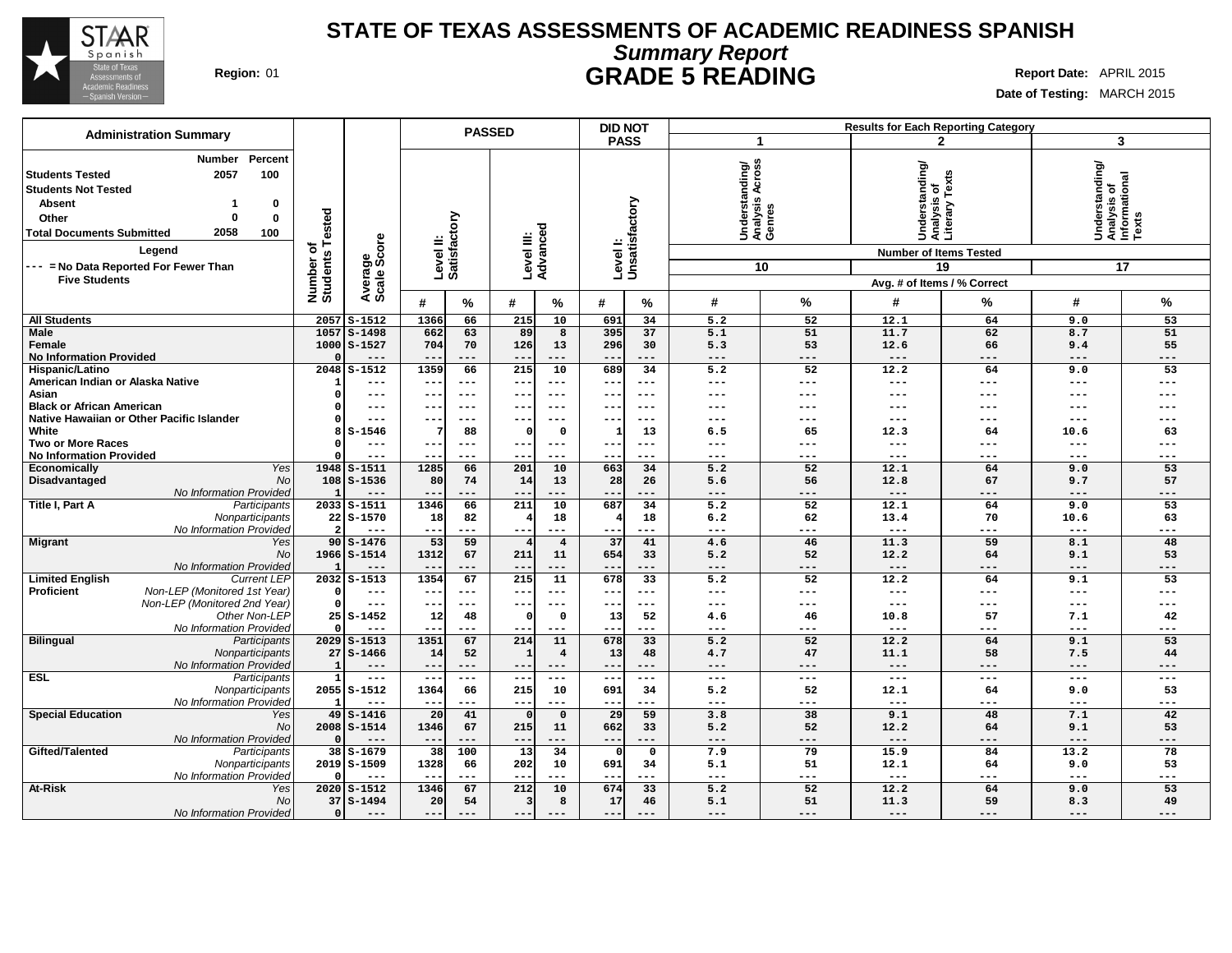

## **STATE OF TEXAS ASSESSMENTS OF ACADEMIC READINESS A Summary Report Region:** 01 **GRADE 5 READING Report Date:** APRIL 2015

**Date of Testing:** MARCH 2015

| <b>Administration Summary</b>                                                                                                                                                                                                                                     |                                    |                        |                                          | <b>PASSED</b>                             |                              | <b>DID NOT</b> |                                               |                 | <b>Results for Each Reporting Category'</b>                                                                     |                 |                                                            |              |
|-------------------------------------------------------------------------------------------------------------------------------------------------------------------------------------------------------------------------------------------------------------------|------------------------------------|------------------------|------------------------------------------|-------------------------------------------|------------------------------|----------------|-----------------------------------------------|-----------------|-----------------------------------------------------------------------------------------------------------------|-----------------|------------------------------------------------------------|--------------|
|                                                                                                                                                                                                                                                                   |                                    |                        |                                          |                                           |                              | <b>PASS</b>    | -1                                            |                 |                                                                                                                 | $\mathbf{2}$    | 3                                                          |              |
| Percent<br><b>Number</b><br>100<br>1516<br>l Students Tested<br><b>Students Not Tested</b><br><b>Absent</b><br>3<br>0<br>0<br>Other<br>1520<br><b>Total Documents Submitted</b><br>100<br>Legend<br>--- = No Data Reported For Fewer Than<br><b>Five Students</b> | ested<br>৳<br>Number o<br>Students | Average<br>Scale Score | ζq<br>Level II:<br>Satisfact<br>$\equiv$ | Level III:<br>Advanced                    | Level I:                     | Unsatisfactory | Understanding/<br> Analysis Across<br> Genres | 10              | Understanding/<br>Analysis of<br>Literary Texts<br><b>Number of Items Tested</b><br>Avg. # of Items / % Correct | 19              | Understanding/<br> Analysis of<br> Informational<br> Texts | 17           |
|                                                                                                                                                                                                                                                                   |                                    |                        | #<br>℅                                   | #<br>%                                    | #                            | $\%$           | #                                             | $\%$            | #                                                                                                               | %               | $\#$                                                       | %            |
| <b>All Students</b>                                                                                                                                                                                                                                               | 1516                               | 1362                   | 219<br>14                                | 5 <sup>1</sup><br>$\mathbf 0$             | 1297                         | 86             | 4.1                                           | 41              | 7.1                                                                                                             | 37              | 6.7                                                        | 39           |
| <b>Male</b>                                                                                                                                                                                                                                                       | 1022                               | 1358                   | 138<br>14                                | 2 <sup>1</sup><br>$\mathbf 0$             | 884                          | 86             | 4.1                                           | 41              | 6.9                                                                                                             | 36              | 6.5                                                        | 39           |
| Female                                                                                                                                                                                                                                                            | 494                                | 1370                   | 81<br>16                                 | $\overline{3}$<br>$\mathbf{1}$            | 413                          | 84             | 4.1                                           | 41              | 7.4                                                                                                             | 39              | 7.0                                                        | 41           |
| <b>No Information Provided</b>                                                                                                                                                                                                                                    |                                    | $---$                  | ---<br>$--$                              | $---$<br>---                              | $- -$                        | $---$          | $---$                                         | $---$           | $---$                                                                                                           | $---$           | $---$                                                      | $---$        |
| Hispanic/Latino                                                                                                                                                                                                                                                   | 1492                               | 1362                   | 216<br>14                                | 5<br>$\mathbf 0$                          | 1276                         | 86             | 4.1                                           | 41              | 7.1                                                                                                             | 37              | 6.7                                                        | 39           |
| American Indian or Alaska Native                                                                                                                                                                                                                                  | $\Omega$                           | $---$                  | $\overline{\phantom{m}}$<br>---          | ---<br>$---$                              | $--$                         | $--$           | $--$                                          | $---$           | $\qquad \qquad - -$                                                                                             | $---$           | $---$                                                      | $---$        |
| Asian                                                                                                                                                                                                                                                             | $\overline{\mathbf{2}}$            | $---$                  | $---$<br>$--$                            | $---$<br>---                              | $--$                         | $---$          | ---                                           | ---             | ---                                                                                                             | $---$           | ---                                                        | ---          |
| <b>Black or African American</b>                                                                                                                                                                                                                                  | $\overline{a}$                     | $- - -$                | $---$                                    | --<br>$- - -$                             | --                           | $- - -$        | ---                                           |                 | ---                                                                                                             |                 | ---                                                        | ---          |
| Native Hawaiian or Other Pacific Islander                                                                                                                                                                                                                         | $\Omega$                           | $---$                  | $- -$<br>---                             | ---                                       | --                           | $--$           | ---                                           | ---             | ---                                                                                                             | $--$            | ---                                                        | ---          |
| White                                                                                                                                                                                                                                                             | 18                                 | 1370                   | 17<br>3                                  | $\Omega$<br>O                             | 15                           | 83             | 3.8                                           | 38              | 7.7                                                                                                             | 40              | 7.0                                                        | 41           |
| <b>Two or More Races</b>                                                                                                                                                                                                                                          | $\Omega$                           | $---$<br>$---$         | $---$<br>$- -$<br>$- -$<br>$---$         | $-- -$<br>--<br>$---$<br>---              | $\qquad \qquad -$<br>$- - -$ | $---$<br>$---$ | ---<br>---                                    | ---<br>$---$    | $---$<br>$---$                                                                                                  | ---<br>$---$    | ---<br>$---$                                               | ---<br>$---$ |
| <b>No Information Provided</b><br>Yes<br>Economically                                                                                                                                                                                                             | 1365                               | 1360                   | 184<br>$\overline{13}$                   | $\mathbf 0$<br>$\overline{4}$             | 1181                         | 87             | 4.0                                           | 40              | 7.0                                                                                                             | $\overline{37}$ | 6.6                                                        | 39           |
| No<br>Disadvantaged                                                                                                                                                                                                                                               | 149                                | 1386                   | 35<br>23                                 | $\mathbf{1}$<br>$\mathbf{1}$              | 114                          | 77             | 4.4                                           | 44              | 7.7                                                                                                             | 41              | 7.7                                                        | 45           |
| No Information Provided                                                                                                                                                                                                                                           | $\mathbf{c}$                       | $---$                  | ---<br>$- -$                             | $---$<br>---                              | $\qquad \qquad -$            | ---            | $---$                                         | ---             | $---$                                                                                                           | $---$           | $---$                                                      | $---$        |
| Title I, Part A<br>Participants                                                                                                                                                                                                                                   | 1498                               | 1362                   | 215<br>14                                | 5<br>$\mathbf 0$                          | 1283                         | 86             | 4.1                                           | 41              | 7.1                                                                                                             | 37              | 6.7                                                        | 39           |
| Nonparticipants                                                                                                                                                                                                                                                   | 16                                 | 1409                   | 25                                       | οI<br>$\mathsf{o}$                        | 12                           | 75             | 5.2                                           | 52              | 8.2                                                                                                             | 43              | 8.3                                                        | 49           |
| No Information Provided                                                                                                                                                                                                                                           | $\overline{a}$                     | $---$                  | ---<br>$- -$                             |                                           | --                           | $---$          | $---$                                         | ---             | $---$                                                                                                           | ---             | ---                                                        | ---          |
| Migrant<br>Yes                                                                                                                                                                                                                                                    | 102                                | 1341                   | 8<br>R                                   | $\mathbf 0$<br>$\Omega$                   | 94                           | 92             | 3.8                                           | 38              | 6.3                                                                                                             | 33              | 6.1                                                        | 36           |
| <b>No</b>                                                                                                                                                                                                                                                         | 1412                               | 1364                   | 211<br>15                                | 5 <sup>1</sup><br>$\mathbf 0$             | 1201                         | 85             | 4.1                                           | 41              | 7.1                                                                                                             | 38              | 6.7                                                        | 40           |
| No Information Provided                                                                                                                                                                                                                                           | $\overline{a}$                     | $---$                  | ---<br>$- -$                             |                                           |                              | $- - -$        | $---$                                         | ---             | $---$                                                                                                           | ---             | ---                                                        | ---          |
| <b>Limited English</b><br><b>Current LEP</b>                                                                                                                                                                                                                      | 778                                | 1356                   | 95<br>$\overline{12}$                    | $\mathbf 0$<br>1                          | 683                          | 88             | 4.0                                           | 40              | 6.8                                                                                                             | 36              | 6.5                                                        | 38           |
| Non-LEP (Monitored 1st Year)<br><b>Proficient</b>                                                                                                                                                                                                                 | 47                                 | 1366                   | 15                                       | $\Omega$<br>$\mathbf 0$                   | 40                           | 85             | 4.3                                           | 43              | 7.2                                                                                                             | 38              | 6.6                                                        | 39           |
| Non-LEP (Monitored 2nd Year)                                                                                                                                                                                                                                      | 56                                 | 1363                   | 13                                       | 0<br>$\mathbf 0$                          | 49                           | 88             | 4.1                                           | 41              | 7.2                                                                                                             | 38              | 6.7                                                        | 39           |
| Other Non-LEP                                                                                                                                                                                                                                                     | 633<br>$\overline{2}$              | 1370                   | 17<br>110                                | $\mathbf{1}$<br>4                         | 523                          | 83             | 4.2                                           | 42              | 7.4                                                                                                             | 39              | 6.9                                                        | 41           |
| No Information Provided<br><b>Bilingual</b><br>Participants                                                                                                                                                                                                       | 731                                | $---$<br>1356          | $- -$<br>---<br>93<br>13                 | ---<br>$\mathbf{1}$<br>$\mathbf 0$        | --<br>638                    | $---$<br>87    | ---<br>4.0                                    | ---<br>40       | $---$<br>6.8                                                                                                    | ---<br>36       | ---<br>6.6                                                 | ---<br>39    |
| Nonparticipants                                                                                                                                                                                                                                                   | 783                                | 1368                   | 126<br>16                                | $\overline{4}$<br>$\mathbf{1}$            | 657                          | 84             | 4.1                                           | 41              | 7.3                                                                                                             | 39              | 6.8                                                        | 40           |
| No Information Provided                                                                                                                                                                                                                                           | $\overline{2}$                     | $- - -$                | $\qquad \qquad -$<br>---                 | $- - -$<br>---                            | $\qquad \qquad -$            | $- - -$        | $---$                                         | ---             | $---$                                                                                                           | ---             | ---                                                        | ---          |
| <b>ESL</b><br>Participants                                                                                                                                                                                                                                        | $\overline{12}$                    | 1353                   | 8<br>-1                                  | $\mathsf{o}$<br>$\Omega$                  | $\overline{11}$              | 92             | $\overline{3.7}$                              | $\overline{37}$ | 7.6                                                                                                             | 40              | 5.8                                                        | 34           |
| Nonparticipants                                                                                                                                                                                                                                                   | 1502                               | 1362                   | 218<br>15                                | 5 <sup>1</sup><br>$\mathbf 0$             | 1284                         | 85             | 4.1                                           | 41              | 7.1                                                                                                             | 37              | 6.7                                                        | 39           |
| No Information Provided                                                                                                                                                                                                                                           | $\overline{2}$                     | $- - -$                | $ -$<br>---                              | $- - -$<br>---                            | $ -$                         | $- - -$        | $- - -$                                       | $- - -$         | $- - -$                                                                                                         | $- - -$         | ---                                                        | ---          |
| <b>Special Education</b><br>Yes                                                                                                                                                                                                                                   | 1242                               | 1349                   | 127<br>10                                | $\mathbf 0$<br> 0                         | 1115                         | 90             | 3.9                                           | 39              | 6.7                                                                                                             | 35              | 6.3                                                        | 37           |
| No                                                                                                                                                                                                                                                                | 272                                | 1423                   | 92<br>34                                 | 5 <sup>1</sup><br>$\overline{a}$          | 180                          | 66             | 5.1                                           | 51              | 9.0                                                                                                             | 47              | 8.7                                                        | 51           |
| No Information Provided                                                                                                                                                                                                                                           | $\overline{a}$                     | $---$                  | $\qquad \qquad -$<br>---                 | --                                        | $- -$                        | $---$          | $---$                                         | ---             | $---$                                                                                                           | $---$           | $---$                                                      | ---          |
| Gifted/Talented<br>Participants                                                                                                                                                                                                                                   | 8                                  | 1468                   | 50<br>4                                  | 13<br>$\mathbf{1}$                        |                              | 50             | 6.4                                           | 64              | 9.3                                                                                                             | 49              | 10.1                                                       | 60           |
| Nonparticipants                                                                                                                                                                                                                                                   | 1506                               | 1362                   | 215<br>14                                | $\overline{4}$<br>$\mathbf 0$             | 1291                         | 86             | 4.1                                           | 41              | 7.1                                                                                                             | 37              | 6.7                                                        | 39           |
| No Information Provided                                                                                                                                                                                                                                           | $\overline{a}$                     | $--$                   | $\overline{\phantom{m}}$<br>---          | ---                                       | $-$                          | $--$           | ---                                           | ---             | $\qquad \qquad - -$                                                                                             | $---$           | $---$                                                      | ---          |
| <b>At-Risk</b><br>Yes                                                                                                                                                                                                                                             | 1345                               | 1360                   | 188<br>14                                | $\mathbf{1}$<br>$\mathbf 0$               | 1157                         | 86             | 4.0                                           | 40              | 7.0                                                                                                             | $\overline{37}$ | 6.6                                                        | 39           |
| No                                                                                                                                                                                                                                                                | 169                                | 1382                   | 31<br>18                                 | $\overline{a}$<br>$\overline{\mathbf{4}}$ | 138                          | 82             | 4.6                                           | 46              | 7.6                                                                                                             | 40              | 7.2                                                        | 43           |
| No Information Provided                                                                                                                                                                                                                                           | 2 <sup>1</sup>                     | $---$                  | $---$<br>---                             | $---$<br>---                              | $---$                        | $---$          | $---$                                         | ---             | $---$                                                                                                           | $---$           | $---$                                                      | $---$        |

\* Students who took the STAAR A test on paper are not included in the reporting category results.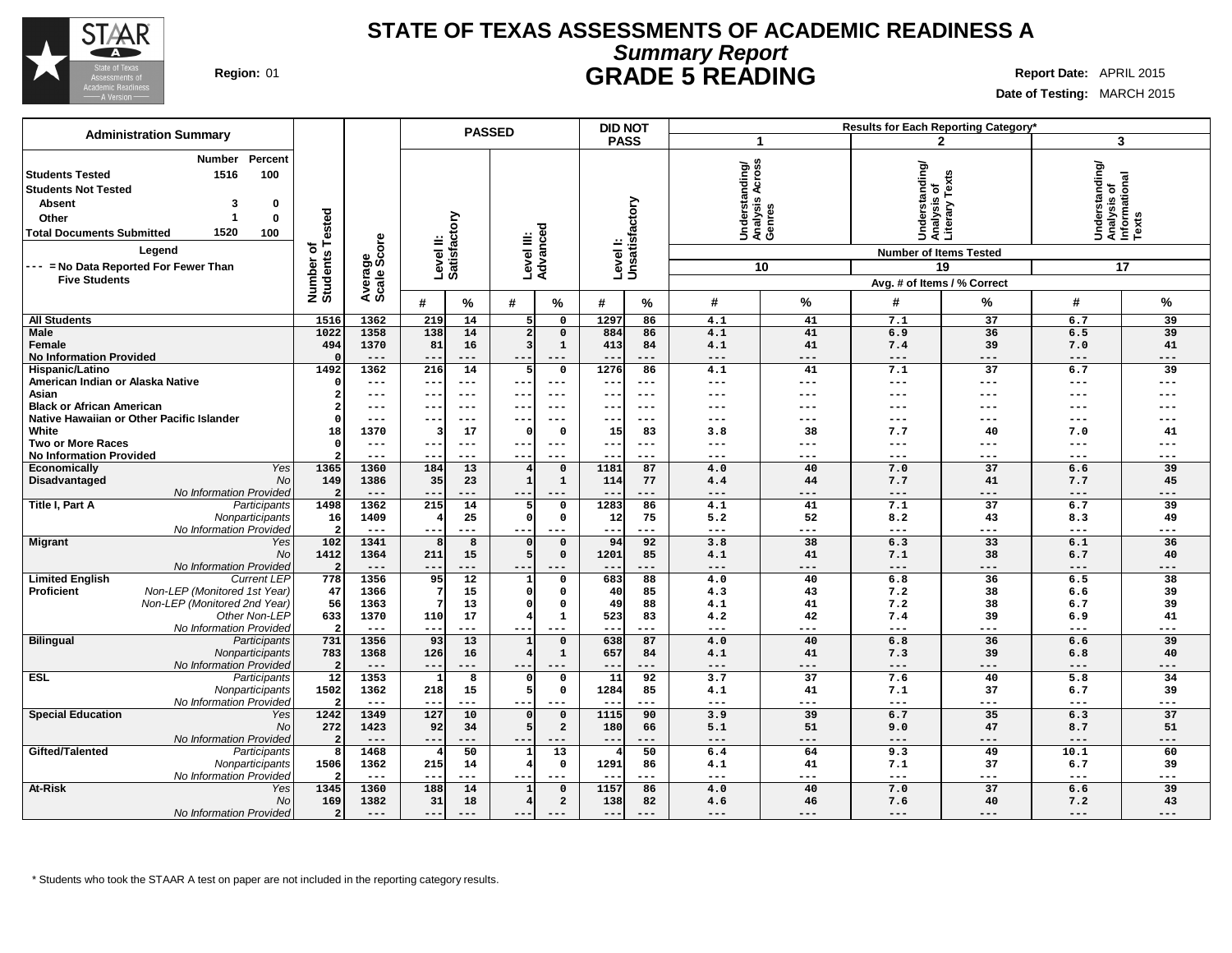

## **STATE OF TEXAS ASSESSMENTS OF ACADEMIC READINESS Summary Report Region:** 01 **GRADE 8 READING Report Date:** APRIL 2015

٦

**Date of Testing:** MARCH 2015

|                                                                                                                                                                                                                                                                          |                                     |                         |                        |                 | <b>PASSED</b>          |                          |                | <b>DID NOT</b>             |                                                       |                        |                                                 | Results for Each Reporting Category*                               |                                                            |           |
|--------------------------------------------------------------------------------------------------------------------------------------------------------------------------------------------------------------------------------------------------------------------------|-------------------------------------|-------------------------|------------------------|-----------------|------------------------|--------------------------|----------------|----------------------------|-------------------------------------------------------|------------------------|-------------------------------------------------|--------------------------------------------------------------------|------------------------------------------------------------|-----------|
| <b>Administration Summary</b>                                                                                                                                                                                                                                            |                                     |                         |                        |                 |                        |                          |                | <b>PASS</b>                | -1                                                    |                        |                                                 | $\mathbf{2}$                                                       | 3                                                          |           |
| Percent<br>Number<br>29254<br>99<br><b>Students Tested</b><br><b>Students Not Tested</b><br>94<br>0<br><b>Absent</b><br>121<br>0<br>Other<br>29469<br>100<br><b>Total Documents Submitted</b><br>Legend<br>--- = No Data Reported For Fewer Than<br><b>Five Students</b> | ested<br>৳<br>Number of<br>Students | ige<br>Score<br>Average | Level II:<br>Satisfact | tory            | Level III:<br>Advanced |                          |                | Level I:<br>Unsatisfactory | Across<br>Understanding/<br>Analysis Across<br>Genres | 10                     | Understanding/<br>Analysis of<br>Literary Texts | <b>Number of Items Tested</b><br>22<br>Avg. # of Items / % Correct | Understanding/<br> Analysis of<br> Informational<br> Texts | 20        |
|                                                                                                                                                                                                                                                                          |                                     |                         | #                      | %               | #                      | %                        | #              | $\%$                       | #                                                     | $\%$                   | #                                               | %                                                                  | #                                                          | %         |
| <b>All Students</b>                                                                                                                                                                                                                                                      | 29254                               | 1642                    | 20657                  | 71              | 4388                   | 15                       | 8597           | 29                         | 6.8                                                   | 68                     | 13.4                                            | 61                                                                 | 13.0                                                       | 65        |
| <b>Male</b>                                                                                                                                                                                                                                                              | 14672                               | 1632                    | 9954                   | 68              | 1934                   | 13                       | 4718           | 32                         | 6.6                                                   | 66                     | 13.0                                            | 59                                                                 | 12.7                                                       | 64        |
| Female                                                                                                                                                                                                                                                                   | 14582                               | 1653                    | 10703                  | 73              | 2454                   | 17                       | 3879           | 27                         | 7.0                                                   | 70                     | 13.8                                            | 63                                                                 | 13.3                                                       | 67        |
| <b>No Information Provided</b>                                                                                                                                                                                                                                           | 28606                               | $---$<br>1640           |                        | ---<br>70       | $ -$                   | $---$<br>$\overline{15}$ | 8512           | ---<br>30                  | $---$                                                 | ---                    | $---$<br>13.4                                   | ---<br>61                                                          | $---$<br>13.0                                              | ---<br>65 |
| Hispanic/Latino<br>American Indian or Alaska Native                                                                                                                                                                                                                      | 16                                  | 1649                    | 20094<br>13            | 81              | 4149                   | 19                       | 3              | 19                         | 6.8<br>6.5                                            | 68<br>65               | 13.8                                            | 63                                                                 | 14.0                                                       | 70        |
| Asian                                                                                                                                                                                                                                                                    | 123                                 | 1755                    | 107                    | 87              | 60                     | 49                       | 16             | 13                         | 8.4                                                   | 84                     | 16.5                                            | 75                                                                 | 16.0                                                       | 80        |
| <b>Black or African American</b>                                                                                                                                                                                                                                         | 57                                  | 1659                    | 41                     | 72              | 11                     | 19                       | 16             | 28                         | 7.2                                                   | 72                     | 14.0                                            | 64                                                                 | 13.4                                                       | 67        |
| Native Hawaiian or Other Pacific Islander                                                                                                                                                                                                                                |                                     | 1782                    |                        | 86              | в                      | 43                       | $\mathbf{1}$   | 14                         | 7.9                                                   | 79                     | 17.3                                            | 79                                                                 | 16.7                                                       | 84        |
| White                                                                                                                                                                                                                                                                    | 419                                 | 1727                    | 373                    | 89              | 158                    | 38                       | 46             | 11                         | 8.1                                                   | 81                     | 15.9                                            | 72                                                                 | 15.5                                                       | 77        |
| <b>Two or More Races</b>                                                                                                                                                                                                                                                 | 24                                  | 1710                    | 22                     | 92              |                        | 17                       | $\overline{2}$ | 8                          | 7.4                                                   | 74                     | 16.1                                            | 73                                                                 | 14.5                                                       | 73        |
| <b>No Information Provided</b><br>Yes                                                                                                                                                                                                                                    | 24514                               | $- - -$<br>1632         | $- -$<br>16688         | ---<br>68       | $ -$<br>3089           | $---$<br>13              | 7826           | ---<br>32                  | $---$<br>6.7                                          | ---<br>67              | $---$<br>13.1                                   | ---<br>59                                                          | $---$<br>12.7                                              | ---<br>63 |
| Economically<br>Disadvantaged<br><b>No</b>                                                                                                                                                                                                                               | 4738                                | 1697                    | 3968                   | 84              | 1299                   | 27                       | 770            | 16                         | 7.7                                                   | 77                     | 15.2                                            | 69                                                                 | 14.7                                                       | 73        |
| No Information Provided                                                                                                                                                                                                                                                  |                                     | ---                     |                        | ---             | --                     |                          | $- -$          |                            | ---                                                   | ---                    | $---$                                           | ---                                                                | ---                                                        | ---       |
| Title I, Part A<br>Participants                                                                                                                                                                                                                                          | 29047                               | 1642                    | 20522                  | 71              | 4344                   | 15                       | 8525           | 29                         | 6.8                                                   | 68                     | 13.4                                            | 61                                                                 | 13.0                                                       | 65        |
| Nonparticipants                                                                                                                                                                                                                                                          | 205                                 | 1645                    | 134                    | 65              | 44                     | 21                       | 71             | 35                         | 6.8                                                   | 68                     | 13.3                                            | 61                                                                 | 12.8                                                       | 64        |
| No Information Provided                                                                                                                                                                                                                                                  | 2                                   | $---$                   | $--$                   | ---             | ---                    | $---$                    | ---            | ---                        | $---$                                                 | $---$                  | $---$                                           | ---                                                                | $---$                                                      | ---       |
| Migrant<br>Yes                                                                                                                                                                                                                                                           | 1278                                | 1605                    | 753                    | 59              | 97                     | 8                        | 525            | 41                         | 6.2                                                   | 62                     | 12.2                                            | 56                                                                 | 11.8                                                       | 59        |
| No<br>No Information Provided                                                                                                                                                                                                                                            | 27973<br>-3                         | 1644<br>$---$           | 19902                  | 71<br>---       | 4291<br>$- -$          | 15<br>$---$              | 8071           | 29<br>---                  | 6.9<br>$---$                                          | 69<br>$---$            | 13.5<br>$---$                                   | 61<br>---                                                          | 13.1<br>$---$                                              | 65<br>--- |
| <b>Limited English</b><br><b>Current LEF</b>                                                                                                                                                                                                                             | 6808                                | 1542                    | 2422                   | $\overline{36}$ | 96                     | $\overline{1}$           | 4386           | 64                         | 4.9                                                   | 49                     | 10.0                                            | 45                                                                 | 9.5                                                        | 48        |
| Non-LEP (Monitored 1st Year)<br><b>Proficient</b>                                                                                                                                                                                                                        | 547                                 | 1646                    | 436                    | 80              | 61                     | 11                       | 111            | 20                         | 7.0                                                   | 70                     | 13.5                                            | 62                                                                 | 13.6                                                       | 68        |
| Non-LEP (Monitored 2nd Year)                                                                                                                                                                                                                                             | 602                                 | 1667                    | 503                    | 84              | 99                     | 16                       | 99             | 16                         | 7.3                                                   | 73                     | 14.4                                            | 65                                                                 | 14.1                                                       | 71        |
| Other Non-LEP                                                                                                                                                                                                                                                            | 21295                               | 1673                    | 17295                  | 81              | 4132                   | 19                       | 4000           | 19                         | 7.4                                                   | 74                     | 14.5                                            | 66                                                                 | 14.1                                                       | 70        |
| No Information Provided                                                                                                                                                                                                                                                  | $\mathbf{\cdot}$                    | $---$                   | $-$                    | ---             | $- -$                  | $- - -$                  | $- -$          | ---                        | $---$                                                 | $---$                  | $---$                                           | ---                                                                | $---$                                                      | ---       |
| <b>Bilingual</b><br>Participants                                                                                                                                                                                                                                         | 113                                 | 1686                    | 96                     | 85              | 26                     | 23                       | 17             | 15                         | 7.7                                                   | 77                     | 14.9                                            | 68                                                                 | 14.6                                                       | 73        |
| Nonparticipants                                                                                                                                                                                                                                                          | 29131<br>10                         | 1642<br>1508            | 20559                  | 71<br>20        | 4362                   | 15<br>$\Omega$           | 8572           | 29<br>80                   | 6.8<br>4.6                                            | 68<br>46               | 13.4<br>9.2                                     | 61<br>42                                                           | 13.0<br>7.8                                                | 65<br>39  |
| No Information Provided<br><b>ESL</b><br>Participants                                                                                                                                                                                                                    | 6628                                | 1542                    | 2349                   | 35              | 95                     | $\mathbf{1}$             | 4279           | 65                         | 4.9                                                   | 49                     | 10.0                                            | 45                                                                 | 9.5                                                        | 47        |
| Nonparticipants                                                                                                                                                                                                                                                          | 22617                               | 1672                    | 18306                  | 81              | 4293                   | 19                       | 4311           | 19                         | 7.4                                                   | 74                     | 14.4                                            | 66                                                                 | 14.0                                                       | 70        |
| No Information Provided                                                                                                                                                                                                                                                  | q                                   | 1506                    |                        | 22              |                        | $\mathbf{0}$             |                | 78                         | 4.8                                                   | 48                     | 8.8                                             | 40                                                                 | 7.9                                                        | 39        |
| <b>Special Education</b><br>Yes                                                                                                                                                                                                                                          | 916                                 | 1531                    | 284                    | 31              | 18                     | $\overline{\mathbf{c}}$  | 632            | 69                         | 4.8                                                   | 48                     | 9.6                                             | 44                                                                 | 8.9                                                        | 45        |
| No                                                                                                                                                                                                                                                                       | 28336                               | 1646                    | 20372                  | 72              | 4370                   | 15                       | 7964           | 28                         | 6.9                                                   | 69                     | 13.5                                            | 62                                                                 | 13.1                                                       | 66        |
| No Information Provided                                                                                                                                                                                                                                                  | $\overline{2}$                      | $---$<br>1779           |                        | ---             | $- -$                  | ---<br>$\overline{52}$   | $- -$<br>65    | ---                        | ---                                                   | ---<br>$\overline{88}$ | $---$                                           | ---                                                                | $---$                                                      | ---<br>85 |
| Gifted/Talented<br>Participants<br>Nonparticipants                                                                                                                                                                                                                       | 3246<br>26006                       | 1625                    | 3181<br>17475          | 98<br>67        | 1677<br>2711           | 10                       | 8531           | $\overline{a}$<br>33       | 8.8<br>6.6                                            | 66                     | 17.5<br>12.9                                    | 80<br>59                                                           | 17.1<br>12.5                                               | 63        |
| No Information Provided                                                                                                                                                                                                                                                  |                                     | $---$                   |                        | ---             | $- -$                  | $---$                    |                | ---                        | $---$                                                 | ---                    | $---$                                           | ---                                                                | $- - -$                                                    | ---       |
| At-Risk<br>Yes                                                                                                                                                                                                                                                           | 17434                               | 1584                    | 9491                   | 54              | 560                    | $\overline{\mathbf{3}}$  | 7943           | 46                         | 5.9                                                   | 59                     | 11.5                                            | 52                                                                 | 11.1                                                       | 55        |
| No                                                                                                                                                                                                                                                                       | 11818                               | 1728                    | 11165                  | 94              | 3828                   | 32                       | 653            | 6                          | 8.3                                                   | 83                     | 16.2                                            | 73                                                                 | 15.9                                                       | 79        |
| No Information Provided                                                                                                                                                                                                                                                  |                                     | $---$                   | $-$                    | ---             | $- -$                  | $---$                    |                | ---                        | $---$                                                 | $---$                  | $---$                                           | ---                                                                | $---$                                                      | ---       |
| Career/Technical<br>Participants                                                                                                                                                                                                                                         | 9395                                | 1649                    | 6891                   | 73              | 1445                   | 15                       | 2504           | 27                         | 7.0                                                   | 70                     | 13.7                                            | 62                                                                 | 13.3                                                       | 66        |
| <b>Education</b><br>Nonparticipants                                                                                                                                                                                                                                      | 19856                               | 1639                    | 13764                  | 69              | 2943                   | 15                       | 6092           | 31                         | 6.8                                                   | 68                     | 13.3                                            | 60                                                                 | 12.9                                                       | 64        |
| No Information Provided                                                                                                                                                                                                                                                  | 3                                   | $---$                   | $- -$                  | ---             | $- -$                  | $---$                    | $- - -$        | ---                        | $- - -$                                               | $---$                  | $---$                                           | ---                                                                | $- - -$                                                    | ---       |

\* Students who took the braille version of the test are not included in the reporting category results.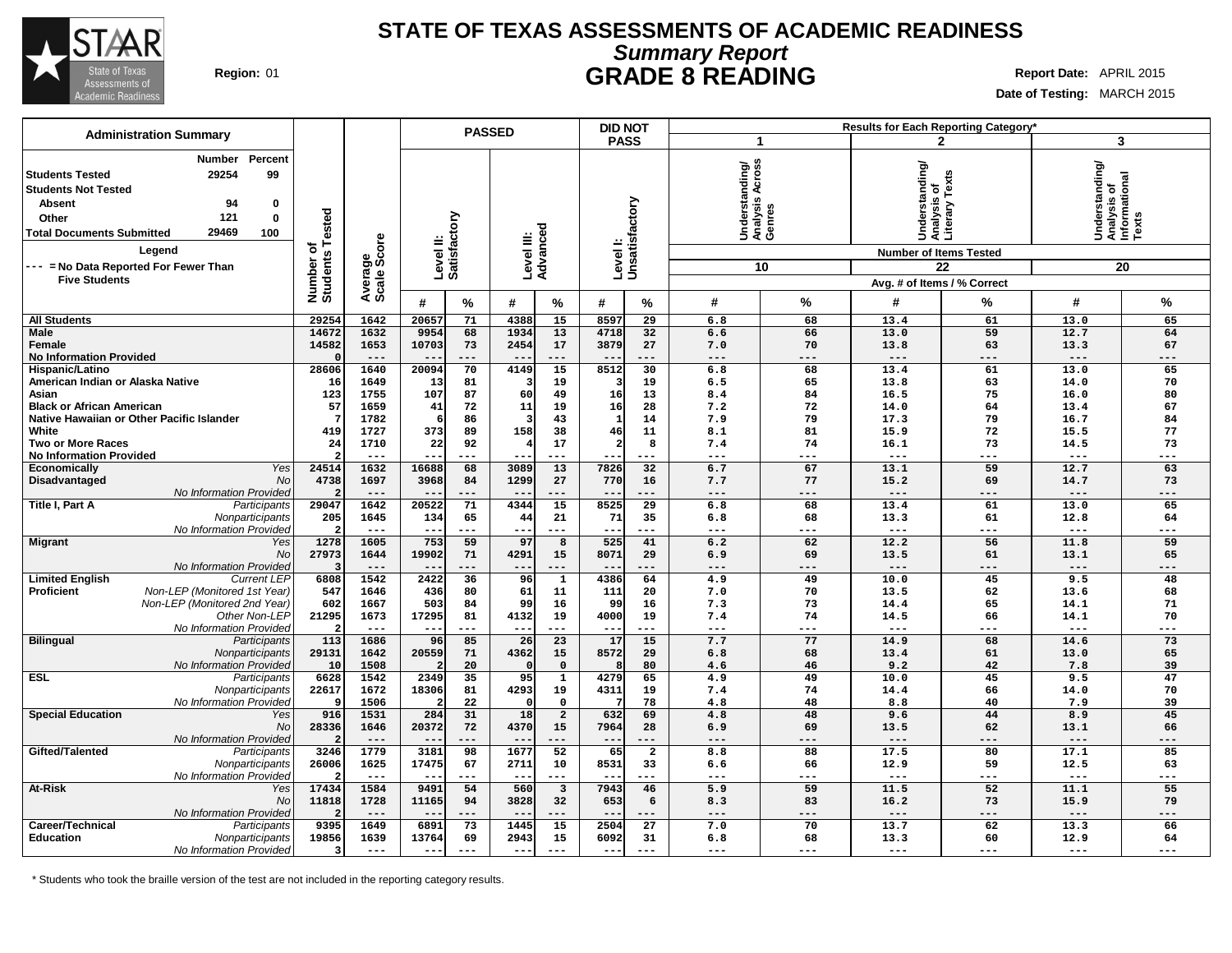

## **STATE OF TEXAS ASSESSMENTS OF ACADEMIC READINESS A Summary Report Region:** 01 **GRADE 8 READING Report Date:** APRIL 2015

**Date of Testing:** MARCH 2015

| <b>Administration Summary</b><br><b>PASS</b><br>3<br>2<br>$\mathbf 1$<br>Percent<br>Number<br>Understanding/<br>Analysis Across<br>Genres<br>tanding/<br> Understanding/<br> Analysis of<br> Informational<br> Texts<br>Understanding<br>Analysis of<br>Literary Texts<br>1353<br>99<br><b>Students Tested</b><br><b>Students Not Tested</b><br>Levell:<br>Unsatisfactory<br><b>Absent</b><br>5<br>0<br>ested<br>tory<br>$\mathbf{2}$<br>$\bf{0}$<br>Other<br>Level III:<br>Advanced<br>1360<br><b>Total Documents Submitted</b><br>100<br>Level II:<br>Satisfact<br>ige<br>Score<br>৳<br>Legend<br><b>Number of Items Tested</b><br>Number of<br>Students<br>--- = No Data Reported For Fewer Than<br>10<br>22<br>20<br>Average<br>Scale<br><b>Five Students</b><br>Avg. # of Items / % Correct<br>$\%$<br>#<br>#<br>$\%$<br>#<br>%<br>$\%$<br>$\%$<br>#<br>#<br>%<br>#<br>1353<br>1485<br>216<br>16<br>1137<br>84<br>4.0<br>40<br>7.3<br>33<br>7.2<br>36<br><b>All Students</b><br>$\overline{a}$<br>$\mathsf{o}$<br><b>Male</b><br>915<br>1482<br>138<br>15<br>$\mathbf 0$<br>777<br>85<br>3.9<br>39<br>7.2<br>33<br>7.1<br>36<br>$\mathbf{1}$<br>438<br>1491<br>78<br>18<br>$\mathbf{1}$<br>$\mathbf 0$<br>360<br>82<br>41<br>7.6<br>35<br>7.3<br>36<br>Female<br>4.1<br><b>No Information Provided</b><br>$- -$<br>$---$<br>---<br>$---$<br>$---$<br>$---$<br>---<br>---<br>$---$<br>$--$<br>1327<br>1484<br>$\mathbf 0$<br>1118<br>84<br>40<br>7.3<br>33<br>Hispanic/Latino<br>209<br>16<br>$\mathbf{1}$<br>4.0<br>7.2<br>36<br>American Indian or Alaska Native<br>$---$<br>$---$<br>$---$<br>$- - -$<br>---<br>---<br>$\frac{1}{2}$<br>$---$<br>$---$<br>$-$<br>$--$<br>$--$<br>---<br>Asian<br>$\overline{a}$<br>$---$<br>$---$<br>---<br>$---$<br>$---$<br>---<br>$--$<br>---<br>$---$<br>$---$<br>---<br>$\qquad \qquad -$<br>$- -$<br><b>Black or African American</b><br>O<br>$---$<br>---<br>$--$<br>$--$<br>---<br>$- -$<br>$- - -$<br>---<br>---<br>---<br>---<br>---<br>Native Hawaiian or Other Pacific Islander<br>$\Omega$<br>$---$<br>---<br>$---$<br>$---$<br>$---$<br>---<br>$- -$<br>---<br>$---$<br>$---$<br>---<br>$- -$<br>$- - -$<br>5<br>67<br>White<br>21<br>1538<br>33<br>14<br>5.3<br>53<br>9.1<br>41<br>8.9<br>45<br>1<br><b>Two or More Races</b><br>$---$<br>---<br>$---$<br>$\Omega$<br>$---$<br>--<br>$---$<br>$---$<br>--<br>$---$<br>$\frac{1}{2}$<br>$---$<br>---<br><b>No Information Provided</b><br>---<br>---<br>---<br>---<br>---<br>---<br>---<br>$---$<br>---<br>Yes<br>1191<br>1482<br>1016<br>39<br>7.2<br>33<br>7.1<br><b>Economically</b><br>175<br>15<br>$\mathsf{o}$<br>85<br>3.9<br>35<br>$\mathbf{1}$<br>Disadvantaged<br><b>No</b><br>159<br>41<br>$\mathbf{1}$<br>$\mathbf{1}$<br>118<br>74<br>45<br>8.1<br>37<br>40<br>1509<br>26<br>4.5<br>8.0<br>No Information Provided<br>---<br>---<br>--<br>---<br>---<br>---<br>---<br>Title I, Part A<br>Participants<br>1342<br>214<br>16<br>$\mathbf 0$<br>1128<br>84<br>40<br>7.3<br>33<br>7.2<br>36<br>1485<br>4.0<br>$\mathbf{2}$<br>Nonparticipants<br>25<br>$\Omega$<br>$\mathsf{o}$<br>75<br>29<br>8.0<br>36<br>37<br>1481<br>2.9<br>7.4<br>ε<br>No Information Provided<br>$---$<br>$---$<br>$---$<br>$\qquad \qquad - -$<br>--<br>$---$<br>$---$<br>---<br>$---$<br>$---$<br>---<br>--<br>$- - -$<br>116<br>1468<br>12<br>10<br>$\mathbf 0$<br>104<br>90<br>36<br>31<br>33<br><b>Migrant</b><br>3.6<br>6.8<br>6.6<br>Yes<br>$\Omega$<br>No<br>1234<br>1487<br>204<br>17<br>2 <br>$\mathbf 0$<br>1030<br>83<br>4.0<br>40<br>7.4<br>33<br>7.2<br>36<br>No Information Provided<br>$---$<br>$---$<br>---<br>$---$<br>$---$<br>$---$<br>$- -$<br>$---$<br>---<br>---<br>1466<br>54<br>10<br>$\overline{\mathbf{0}}$<br>508<br>90<br>3.5<br>35<br>6.6<br>30<br>33<br><b>Limited English</b><br><b>Current LEP</b><br>562<br>$\Omega$<br>6.6<br>Non-LEP (Monitored 1st Year)<br><b>Proficient</b><br>40<br>$\mathbf 0$<br>$\mathsf{o}$<br>35<br>88<br>3.8<br>38<br>6.7<br>30<br>32<br>1467<br>13<br>6.4<br>Non-LEP (Monitored 2nd Year)<br>55<br>37<br>58<br>5<br>$\Omega$<br>$\mathbf 0$<br>95<br>3.7<br>6.8<br>31<br>6.2<br>31<br>1466<br>Other Non-LEP<br>690<br>1504<br>154<br>22<br>$\overline{a}$<br>$\mathbf 0$<br>536<br>78<br>44<br>8.0<br>36<br>7.8<br>39<br>4.4<br>No Information Provided<br>з<br>$---$<br>$---$<br>$- -$<br>$- -$<br>$- - -$<br>$---$<br>---<br>$---$<br>$---$<br>$---$<br>---<br>$- - -$<br>$- - -$<br><b>Bilingual</b><br>Participants<br>$\overline{2}$<br>$---$<br>$---$<br>$---$<br>$---$<br>$---$<br>$---$<br>$---$<br>$---$<br>$---$<br>$---$<br>$---$<br>$---$<br>$-$<br>Nonparticipants<br>1347<br>1485<br>$\mathsf{o}$<br>1131<br>40<br>7.3<br>33<br>216<br>16<br>84<br>4.0<br>7.2<br>36<br>$\overline{2}$<br>No Information Provided<br>$- -$<br>---<br>---<br>$---$<br>$---$<br>---<br>$---$<br>---<br>---<br>$ -$<br>--<br>$-- -$<br>538<br>51<br>487<br>91<br>3.5<br>35<br>6.6<br>30<br>33<br><b>ESL</b><br>1465<br>$\mathsf{o}$<br>6.6<br>Participants<br>9<br>$\Omega$<br>Nonparticipants<br>165<br>$\overline{a}$<br>647<br>80<br>43<br>36<br>38<br>812<br>1498<br>20<br>$\mathbf 0$<br>4.3<br>7.8<br>7.6<br>No Information Provided<br>$---$<br>$---$<br>$---$<br>$---$<br>з,<br>$---$<br>---<br>--<br>$---$<br>$---$<br>$---$<br>--<br>$- -$<br>$--$<br><b>Special Education</b><br>1136<br>3.7<br>37<br>31<br>33<br>1472<br>122<br>11<br>1014<br>89<br>6.8<br>Yes<br>$\mathbf 0$<br>6.7<br>$\Omega$<br><b>No</b><br>214<br>1557<br>94<br>$\overline{a}$<br>$\mathbf{1}$<br>120<br>54<br>45<br>49<br>44<br>56<br>5.4<br>9.9<br>9.8<br>No Information Provided<br>F,<br>$---$<br>---<br>$- -$<br>$--$<br>---<br>---<br>---<br>$---$<br>---<br>62<br>65<br>Gifted/Talented<br>10<br>1638<br>70<br>$\mathbf 0$<br>30<br>6.0<br>60<br>13.6<br>13.0<br>Participants<br>0<br>-3<br>1131<br>$\overline{\mathbf{2}}$<br>$\mathbf 0$<br>40<br>33<br>Nonparticipants<br>1340<br>1484<br>209<br>84<br>7.3<br>7.1<br>36<br>16<br>4.0<br>No Information Provided<br>$---$<br>---<br>$---$<br>---<br>$---$<br>---<br>$---$<br>---<br>$--$<br><b>At-Risk</b><br>1215<br>1482<br>182<br>15<br>$\overline{\mathbf{0}}$<br>1033<br>85<br>3.9<br>39<br>7.2<br>33<br>7.1<br>35<br>Yes<br>1<br>No<br>$\mathbf 1$<br>75<br>47<br>38<br>41<br>135<br>1516<br>34<br>25<br>101<br>4.7<br>8.5<br>8.2<br>$\mathbf{1}$<br>No Information Provided<br>$---$<br>---<br>$---$<br>$---$<br>---<br>$---$<br>---<br>$---$<br>---<br>--<br>$---$<br>--<br>Career/Technical<br>Participants<br>404<br>1486<br>58<br>346<br>3.9<br>39<br>7.5<br>34<br>7.1<br>14<br>$\mathbf{o}$<br>86<br>36<br>$\Omega$<br>158<br>$\overline{a}$<br>$\mathbf 0$<br>788<br>83<br>33<br><b>Education</b><br>Nonparticipants<br>946<br>1485<br>17<br>4.0<br>40<br>7.2<br>7.2<br>36<br>No Information Provided<br>3<br>$- -$<br>$- -$<br>$---$<br>$---$<br>$---$<br>---<br>$- - -$<br>$---$<br>---<br>---<br>$---$<br>$---$ |  |  | <b>PASSED</b> | <b>DID NOT</b> |  |  | Results for Each Reporting Category* |  |
|--------------------------------------------------------------------------------------------------------------------------------------------------------------------------------------------------------------------------------------------------------------------------------------------------------------------------------------------------------------------------------------------------------------------------------------------------------------------------------------------------------------------------------------------------------------------------------------------------------------------------------------------------------------------------------------------------------------------------------------------------------------------------------------------------------------------------------------------------------------------------------------------------------------------------------------------------------------------------------------------------------------------------------------------------------------------------------------------------------------------------------------------------------------------------------------------------------------------------------------------------------------------------------------------------------------------------------------------------------------------------------------------------------------------------------------------------------------------------------------------------------------------------------------------------------------------------------------------------------------------------------------------------------------------------------------------------------------------------------------------------------------------------------------------------------------------------------------------------------------------------------------------------------------------------------------------------------------------------------------------------------------------------------------------------------------------------------------------------------------------------------------------------------------------------------------------------------------------------------------------------------------------------------------------------------------------------------------------------------------------------------------------------------------------------------------------------------------------------------------------------------------------------------------------------------------------------------------------------------------------------------------------------------------------------------------------------------------------------------------------------------------------------------------------------------------------------------------------------------------------------------------------------------------------------------------------------------------------------------------------------------------------------------------------------------------------------------------------------------------------------------------------------------------------------------------------------------------------------------------------------------------------------------------------------------------------------------------------------------------------------------------------------------------------------------------------------------------------------------------------------------------------------------------------------------------------------------------------------------------------------------------------------------------------------------------------------------------------------------------------------------------------------------------------------------------------------------------------------------------------------------------------------------------------------------------------------------------------------------------------------------------------------------------------------------------------------------------------------------------------------------------------------------------------------------------------------------------------------------------------------------------------------------------------------------------------------------------------------------------------------------------------------------------------------------------------------------------------------------------------------------------------------------------------------------------------------------------------------------------------------------------------------------------------------------------------------------------------------------------------------------------------------------------------------------------------------------------------------------------------------------------------------------------------------------------------------------------------------------------------------------------------------------------------------------------------------------------------------------------------------------------------------------------------------------------------------------------------------------------------------------------------------------------------------------------------------------------------------------------------------------------------------------------------------------------------------------------------------------------------------------------------------------------------------------------------------------------------------------------------------------------------------------------------------------------------------------------------------------------------------------------------------------------------------------------------------------------------------------------------------------------------------------------------------------------------------------------------------------------------------------------------------------------------------------------------------------------------------------------------------------------------------------------------------------------------------------------------------------------------------------------------------------------------------------------------------------------------------------------------------------------------------------------------------------------------------------------------------------------------------------------------------------------------------------------------------------------------------------------------------------------------------------------------------------------------------------------------------------------------------------------------------------------------------------------------------------------------------------------------------------------------------------------------------|--|--|---------------|----------------|--|--|--------------------------------------|--|
|                                                                                                                                                                                                                                                                                                                                                                                                                                                                                                                                                                                                                                                                                                                                                                                                                                                                                                                                                                                                                                                                                                                                                                                                                                                                                                                                                                                                                                                                                                                                                                                                                                                                                                                                                                                                                                                                                                                                                                                                                                                                                                                                                                                                                                                                                                                                                                                                                                                                                                                                                                                                                                                                                                                                                                                                                                                                                                                                                                                                                                                                                                                                                                                                                                                                                                                                                                                                                                                                                                                                                                                                                                                                                                                                                                                                                                                                                                                                                                                                                                                                                                                                                                                                                                                                                                                                                                                                                                                                                                                                                                                                                                                                                                                                                                                                                                                                                                                                                                                                                                                                                                                                                                                                                                                                                                                                                                                                                                                                                                                                                                                                                                                                                                                                                                                                                                                                                                                                                                                                                                                                                                                                                                                                                                                                                                                                                                                                                                                                                                                                                                                                                                                                                                                                                                                                                                                                                                                          |  |  |               |                |  |  |                                      |  |
|                                                                                                                                                                                                                                                                                                                                                                                                                                                                                                                                                                                                                                                                                                                                                                                                                                                                                                                                                                                                                                                                                                                                                                                                                                                                                                                                                                                                                                                                                                                                                                                                                                                                                                                                                                                                                                                                                                                                                                                                                                                                                                                                                                                                                                                                                                                                                                                                                                                                                                                                                                                                                                                                                                                                                                                                                                                                                                                                                                                                                                                                                                                                                                                                                                                                                                                                                                                                                                                                                                                                                                                                                                                                                                                                                                                                                                                                                                                                                                                                                                                                                                                                                                                                                                                                                                                                                                                                                                                                                                                                                                                                                                                                                                                                                                                                                                                                                                                                                                                                                                                                                                                                                                                                                                                                                                                                                                                                                                                                                                                                                                                                                                                                                                                                                                                                                                                                                                                                                                                                                                                                                                                                                                                                                                                                                                                                                                                                                                                                                                                                                                                                                                                                                                                                                                                                                                                                                                                          |  |  |               |                |  |  |                                      |  |
|                                                                                                                                                                                                                                                                                                                                                                                                                                                                                                                                                                                                                                                                                                                                                                                                                                                                                                                                                                                                                                                                                                                                                                                                                                                                                                                                                                                                                                                                                                                                                                                                                                                                                                                                                                                                                                                                                                                                                                                                                                                                                                                                                                                                                                                                                                                                                                                                                                                                                                                                                                                                                                                                                                                                                                                                                                                                                                                                                                                                                                                                                                                                                                                                                                                                                                                                                                                                                                                                                                                                                                                                                                                                                                                                                                                                                                                                                                                                                                                                                                                                                                                                                                                                                                                                                                                                                                                                                                                                                                                                                                                                                                                                                                                                                                                                                                                                                                                                                                                                                                                                                                                                                                                                                                                                                                                                                                                                                                                                                                                                                                                                                                                                                                                                                                                                                                                                                                                                                                                                                                                                                                                                                                                                                                                                                                                                                                                                                                                                                                                                                                                                                                                                                                                                                                                                                                                                                                                          |  |  |               |                |  |  |                                      |  |
|                                                                                                                                                                                                                                                                                                                                                                                                                                                                                                                                                                                                                                                                                                                                                                                                                                                                                                                                                                                                                                                                                                                                                                                                                                                                                                                                                                                                                                                                                                                                                                                                                                                                                                                                                                                                                                                                                                                                                                                                                                                                                                                                                                                                                                                                                                                                                                                                                                                                                                                                                                                                                                                                                                                                                                                                                                                                                                                                                                                                                                                                                                                                                                                                                                                                                                                                                                                                                                                                                                                                                                                                                                                                                                                                                                                                                                                                                                                                                                                                                                                                                                                                                                                                                                                                                                                                                                                                                                                                                                                                                                                                                                                                                                                                                                                                                                                                                                                                                                                                                                                                                                                                                                                                                                                                                                                                                                                                                                                                                                                                                                                                                                                                                                                                                                                                                                                                                                                                                                                                                                                                                                                                                                                                                                                                                                                                                                                                                                                                                                                                                                                                                                                                                                                                                                                                                                                                                                                          |  |  |               |                |  |  |                                      |  |
|                                                                                                                                                                                                                                                                                                                                                                                                                                                                                                                                                                                                                                                                                                                                                                                                                                                                                                                                                                                                                                                                                                                                                                                                                                                                                                                                                                                                                                                                                                                                                                                                                                                                                                                                                                                                                                                                                                                                                                                                                                                                                                                                                                                                                                                                                                                                                                                                                                                                                                                                                                                                                                                                                                                                                                                                                                                                                                                                                                                                                                                                                                                                                                                                                                                                                                                                                                                                                                                                                                                                                                                                                                                                                                                                                                                                                                                                                                                                                                                                                                                                                                                                                                                                                                                                                                                                                                                                                                                                                                                                                                                                                                                                                                                                                                                                                                                                                                                                                                                                                                                                                                                                                                                                                                                                                                                                                                                                                                                                                                                                                                                                                                                                                                                                                                                                                                                                                                                                                                                                                                                                                                                                                                                                                                                                                                                                                                                                                                                                                                                                                                                                                                                                                                                                                                                                                                                                                                                          |  |  |               |                |  |  |                                      |  |
|                                                                                                                                                                                                                                                                                                                                                                                                                                                                                                                                                                                                                                                                                                                                                                                                                                                                                                                                                                                                                                                                                                                                                                                                                                                                                                                                                                                                                                                                                                                                                                                                                                                                                                                                                                                                                                                                                                                                                                                                                                                                                                                                                                                                                                                                                                                                                                                                                                                                                                                                                                                                                                                                                                                                                                                                                                                                                                                                                                                                                                                                                                                                                                                                                                                                                                                                                                                                                                                                                                                                                                                                                                                                                                                                                                                                                                                                                                                                                                                                                                                                                                                                                                                                                                                                                                                                                                                                                                                                                                                                                                                                                                                                                                                                                                                                                                                                                                                                                                                                                                                                                                                                                                                                                                                                                                                                                                                                                                                                                                                                                                                                                                                                                                                                                                                                                                                                                                                                                                                                                                                                                                                                                                                                                                                                                                                                                                                                                                                                                                                                                                                                                                                                                                                                                                                                                                                                                                                          |  |  |               |                |  |  |                                      |  |
|                                                                                                                                                                                                                                                                                                                                                                                                                                                                                                                                                                                                                                                                                                                                                                                                                                                                                                                                                                                                                                                                                                                                                                                                                                                                                                                                                                                                                                                                                                                                                                                                                                                                                                                                                                                                                                                                                                                                                                                                                                                                                                                                                                                                                                                                                                                                                                                                                                                                                                                                                                                                                                                                                                                                                                                                                                                                                                                                                                                                                                                                                                                                                                                                                                                                                                                                                                                                                                                                                                                                                                                                                                                                                                                                                                                                                                                                                                                                                                                                                                                                                                                                                                                                                                                                                                                                                                                                                                                                                                                                                                                                                                                                                                                                                                                                                                                                                                                                                                                                                                                                                                                                                                                                                                                                                                                                                                                                                                                                                                                                                                                                                                                                                                                                                                                                                                                                                                                                                                                                                                                                                                                                                                                                                                                                                                                                                                                                                                                                                                                                                                                                                                                                                                                                                                                                                                                                                                                          |  |  |               |                |  |  |                                      |  |
|                                                                                                                                                                                                                                                                                                                                                                                                                                                                                                                                                                                                                                                                                                                                                                                                                                                                                                                                                                                                                                                                                                                                                                                                                                                                                                                                                                                                                                                                                                                                                                                                                                                                                                                                                                                                                                                                                                                                                                                                                                                                                                                                                                                                                                                                                                                                                                                                                                                                                                                                                                                                                                                                                                                                                                                                                                                                                                                                                                                                                                                                                                                                                                                                                                                                                                                                                                                                                                                                                                                                                                                                                                                                                                                                                                                                                                                                                                                                                                                                                                                                                                                                                                                                                                                                                                                                                                                                                                                                                                                                                                                                                                                                                                                                                                                                                                                                                                                                                                                                                                                                                                                                                                                                                                                                                                                                                                                                                                                                                                                                                                                                                                                                                                                                                                                                                                                                                                                                                                                                                                                                                                                                                                                                                                                                                                                                                                                                                                                                                                                                                                                                                                                                                                                                                                                                                                                                                                                          |  |  |               |                |  |  |                                      |  |
|                                                                                                                                                                                                                                                                                                                                                                                                                                                                                                                                                                                                                                                                                                                                                                                                                                                                                                                                                                                                                                                                                                                                                                                                                                                                                                                                                                                                                                                                                                                                                                                                                                                                                                                                                                                                                                                                                                                                                                                                                                                                                                                                                                                                                                                                                                                                                                                                                                                                                                                                                                                                                                                                                                                                                                                                                                                                                                                                                                                                                                                                                                                                                                                                                                                                                                                                                                                                                                                                                                                                                                                                                                                                                                                                                                                                                                                                                                                                                                                                                                                                                                                                                                                                                                                                                                                                                                                                                                                                                                                                                                                                                                                                                                                                                                                                                                                                                                                                                                                                                                                                                                                                                                                                                                                                                                                                                                                                                                                                                                                                                                                                                                                                                                                                                                                                                                                                                                                                                                                                                                                                                                                                                                                                                                                                                                                                                                                                                                                                                                                                                                                                                                                                                                                                                                                                                                                                                                                          |  |  |               |                |  |  |                                      |  |
|                                                                                                                                                                                                                                                                                                                                                                                                                                                                                                                                                                                                                                                                                                                                                                                                                                                                                                                                                                                                                                                                                                                                                                                                                                                                                                                                                                                                                                                                                                                                                                                                                                                                                                                                                                                                                                                                                                                                                                                                                                                                                                                                                                                                                                                                                                                                                                                                                                                                                                                                                                                                                                                                                                                                                                                                                                                                                                                                                                                                                                                                                                                                                                                                                                                                                                                                                                                                                                                                                                                                                                                                                                                                                                                                                                                                                                                                                                                                                                                                                                                                                                                                                                                                                                                                                                                                                                                                                                                                                                                                                                                                                                                                                                                                                                                                                                                                                                                                                                                                                                                                                                                                                                                                                                                                                                                                                                                                                                                                                                                                                                                                                                                                                                                                                                                                                                                                                                                                                                                                                                                                                                                                                                                                                                                                                                                                                                                                                                                                                                                                                                                                                                                                                                                                                                                                                                                                                                                          |  |  |               |                |  |  |                                      |  |
|                                                                                                                                                                                                                                                                                                                                                                                                                                                                                                                                                                                                                                                                                                                                                                                                                                                                                                                                                                                                                                                                                                                                                                                                                                                                                                                                                                                                                                                                                                                                                                                                                                                                                                                                                                                                                                                                                                                                                                                                                                                                                                                                                                                                                                                                                                                                                                                                                                                                                                                                                                                                                                                                                                                                                                                                                                                                                                                                                                                                                                                                                                                                                                                                                                                                                                                                                                                                                                                                                                                                                                                                                                                                                                                                                                                                                                                                                                                                                                                                                                                                                                                                                                                                                                                                                                                                                                                                                                                                                                                                                                                                                                                                                                                                                                                                                                                                                                                                                                                                                                                                                                                                                                                                                                                                                                                                                                                                                                                                                                                                                                                                                                                                                                                                                                                                                                                                                                                                                                                                                                                                                                                                                                                                                                                                                                                                                                                                                                                                                                                                                                                                                                                                                                                                                                                                                                                                                                                          |  |  |               |                |  |  |                                      |  |
|                                                                                                                                                                                                                                                                                                                                                                                                                                                                                                                                                                                                                                                                                                                                                                                                                                                                                                                                                                                                                                                                                                                                                                                                                                                                                                                                                                                                                                                                                                                                                                                                                                                                                                                                                                                                                                                                                                                                                                                                                                                                                                                                                                                                                                                                                                                                                                                                                                                                                                                                                                                                                                                                                                                                                                                                                                                                                                                                                                                                                                                                                                                                                                                                                                                                                                                                                                                                                                                                                                                                                                                                                                                                                                                                                                                                                                                                                                                                                                                                                                                                                                                                                                                                                                                                                                                                                                                                                                                                                                                                                                                                                                                                                                                                                                                                                                                                                                                                                                                                                                                                                                                                                                                                                                                                                                                                                                                                                                                                                                                                                                                                                                                                                                                                                                                                                                                                                                                                                                                                                                                                                                                                                                                                                                                                                                                                                                                                                                                                                                                                                                                                                                                                                                                                                                                                                                                                                                                          |  |  |               |                |  |  |                                      |  |
|                                                                                                                                                                                                                                                                                                                                                                                                                                                                                                                                                                                                                                                                                                                                                                                                                                                                                                                                                                                                                                                                                                                                                                                                                                                                                                                                                                                                                                                                                                                                                                                                                                                                                                                                                                                                                                                                                                                                                                                                                                                                                                                                                                                                                                                                                                                                                                                                                                                                                                                                                                                                                                                                                                                                                                                                                                                                                                                                                                                                                                                                                                                                                                                                                                                                                                                                                                                                                                                                                                                                                                                                                                                                                                                                                                                                                                                                                                                                                                                                                                                                                                                                                                                                                                                                                                                                                                                                                                                                                                                                                                                                                                                                                                                                                                                                                                                                                                                                                                                                                                                                                                                                                                                                                                                                                                                                                                                                                                                                                                                                                                                                                                                                                                                                                                                                                                                                                                                                                                                                                                                                                                                                                                                                                                                                                                                                                                                                                                                                                                                                                                                                                                                                                                                                                                                                                                                                                                                          |  |  |               |                |  |  |                                      |  |
|                                                                                                                                                                                                                                                                                                                                                                                                                                                                                                                                                                                                                                                                                                                                                                                                                                                                                                                                                                                                                                                                                                                                                                                                                                                                                                                                                                                                                                                                                                                                                                                                                                                                                                                                                                                                                                                                                                                                                                                                                                                                                                                                                                                                                                                                                                                                                                                                                                                                                                                                                                                                                                                                                                                                                                                                                                                                                                                                                                                                                                                                                                                                                                                                                                                                                                                                                                                                                                                                                                                                                                                                                                                                                                                                                                                                                                                                                                                                                                                                                                                                                                                                                                                                                                                                                                                                                                                                                                                                                                                                                                                                                                                                                                                                                                                                                                                                                                                                                                                                                                                                                                                                                                                                                                                                                                                                                                                                                                                                                                                                                                                                                                                                                                                                                                                                                                                                                                                                                                                                                                                                                                                                                                                                                                                                                                                                                                                                                                                                                                                                                                                                                                                                                                                                                                                                                                                                                                                          |  |  |               |                |  |  |                                      |  |
|                                                                                                                                                                                                                                                                                                                                                                                                                                                                                                                                                                                                                                                                                                                                                                                                                                                                                                                                                                                                                                                                                                                                                                                                                                                                                                                                                                                                                                                                                                                                                                                                                                                                                                                                                                                                                                                                                                                                                                                                                                                                                                                                                                                                                                                                                                                                                                                                                                                                                                                                                                                                                                                                                                                                                                                                                                                                                                                                                                                                                                                                                                                                                                                                                                                                                                                                                                                                                                                                                                                                                                                                                                                                                                                                                                                                                                                                                                                                                                                                                                                                                                                                                                                                                                                                                                                                                                                                                                                                                                                                                                                                                                                                                                                                                                                                                                                                                                                                                                                                                                                                                                                                                                                                                                                                                                                                                                                                                                                                                                                                                                                                                                                                                                                                                                                                                                                                                                                                                                                                                                                                                                                                                                                                                                                                                                                                                                                                                                                                                                                                                                                                                                                                                                                                                                                                                                                                                                                          |  |  |               |                |  |  |                                      |  |
|                                                                                                                                                                                                                                                                                                                                                                                                                                                                                                                                                                                                                                                                                                                                                                                                                                                                                                                                                                                                                                                                                                                                                                                                                                                                                                                                                                                                                                                                                                                                                                                                                                                                                                                                                                                                                                                                                                                                                                                                                                                                                                                                                                                                                                                                                                                                                                                                                                                                                                                                                                                                                                                                                                                                                                                                                                                                                                                                                                                                                                                                                                                                                                                                                                                                                                                                                                                                                                                                                                                                                                                                                                                                                                                                                                                                                                                                                                                                                                                                                                                                                                                                                                                                                                                                                                                                                                                                                                                                                                                                                                                                                                                                                                                                                                                                                                                                                                                                                                                                                                                                                                                                                                                                                                                                                                                                                                                                                                                                                                                                                                                                                                                                                                                                                                                                                                                                                                                                                                                                                                                                                                                                                                                                                                                                                                                                                                                                                                                                                                                                                                                                                                                                                                                                                                                                                                                                                                                          |  |  |               |                |  |  |                                      |  |
|                                                                                                                                                                                                                                                                                                                                                                                                                                                                                                                                                                                                                                                                                                                                                                                                                                                                                                                                                                                                                                                                                                                                                                                                                                                                                                                                                                                                                                                                                                                                                                                                                                                                                                                                                                                                                                                                                                                                                                                                                                                                                                                                                                                                                                                                                                                                                                                                                                                                                                                                                                                                                                                                                                                                                                                                                                                                                                                                                                                                                                                                                                                                                                                                                                                                                                                                                                                                                                                                                                                                                                                                                                                                                                                                                                                                                                                                                                                                                                                                                                                                                                                                                                                                                                                                                                                                                                                                                                                                                                                                                                                                                                                                                                                                                                                                                                                                                                                                                                                                                                                                                                                                                                                                                                                                                                                                                                                                                                                                                                                                                                                                                                                                                                                                                                                                                                                                                                                                                                                                                                                                                                                                                                                                                                                                                                                                                                                                                                                                                                                                                                                                                                                                                                                                                                                                                                                                                                                          |  |  |               |                |  |  |                                      |  |
|                                                                                                                                                                                                                                                                                                                                                                                                                                                                                                                                                                                                                                                                                                                                                                                                                                                                                                                                                                                                                                                                                                                                                                                                                                                                                                                                                                                                                                                                                                                                                                                                                                                                                                                                                                                                                                                                                                                                                                                                                                                                                                                                                                                                                                                                                                                                                                                                                                                                                                                                                                                                                                                                                                                                                                                                                                                                                                                                                                                                                                                                                                                                                                                                                                                                                                                                                                                                                                                                                                                                                                                                                                                                                                                                                                                                                                                                                                                                                                                                                                                                                                                                                                                                                                                                                                                                                                                                                                                                                                                                                                                                                                                                                                                                                                                                                                                                                                                                                                                                                                                                                                                                                                                                                                                                                                                                                                                                                                                                                                                                                                                                                                                                                                                                                                                                                                                                                                                                                                                                                                                                                                                                                                                                                                                                                                                                                                                                                                                                                                                                                                                                                                                                                                                                                                                                                                                                                                                          |  |  |               |                |  |  |                                      |  |
|                                                                                                                                                                                                                                                                                                                                                                                                                                                                                                                                                                                                                                                                                                                                                                                                                                                                                                                                                                                                                                                                                                                                                                                                                                                                                                                                                                                                                                                                                                                                                                                                                                                                                                                                                                                                                                                                                                                                                                                                                                                                                                                                                                                                                                                                                                                                                                                                                                                                                                                                                                                                                                                                                                                                                                                                                                                                                                                                                                                                                                                                                                                                                                                                                                                                                                                                                                                                                                                                                                                                                                                                                                                                                                                                                                                                                                                                                                                                                                                                                                                                                                                                                                                                                                                                                                                                                                                                                                                                                                                                                                                                                                                                                                                                                                                                                                                                                                                                                                                                                                                                                                                                                                                                                                                                                                                                                                                                                                                                                                                                                                                                                                                                                                                                                                                                                                                                                                                                                                                                                                                                                                                                                                                                                                                                                                                                                                                                                                                                                                                                                                                                                                                                                                                                                                                                                                                                                                                          |  |  |               |                |  |  |                                      |  |
|                                                                                                                                                                                                                                                                                                                                                                                                                                                                                                                                                                                                                                                                                                                                                                                                                                                                                                                                                                                                                                                                                                                                                                                                                                                                                                                                                                                                                                                                                                                                                                                                                                                                                                                                                                                                                                                                                                                                                                                                                                                                                                                                                                                                                                                                                                                                                                                                                                                                                                                                                                                                                                                                                                                                                                                                                                                                                                                                                                                                                                                                                                                                                                                                                                                                                                                                                                                                                                                                                                                                                                                                                                                                                                                                                                                                                                                                                                                                                                                                                                                                                                                                                                                                                                                                                                                                                                                                                                                                                                                                                                                                                                                                                                                                                                                                                                                                                                                                                                                                                                                                                                                                                                                                                                                                                                                                                                                                                                                                                                                                                                                                                                                                                                                                                                                                                                                                                                                                                                                                                                                                                                                                                                                                                                                                                                                                                                                                                                                                                                                                                                                                                                                                                                                                                                                                                                                                                                                          |  |  |               |                |  |  |                                      |  |
|                                                                                                                                                                                                                                                                                                                                                                                                                                                                                                                                                                                                                                                                                                                                                                                                                                                                                                                                                                                                                                                                                                                                                                                                                                                                                                                                                                                                                                                                                                                                                                                                                                                                                                                                                                                                                                                                                                                                                                                                                                                                                                                                                                                                                                                                                                                                                                                                                                                                                                                                                                                                                                                                                                                                                                                                                                                                                                                                                                                                                                                                                                                                                                                                                                                                                                                                                                                                                                                                                                                                                                                                                                                                                                                                                                                                                                                                                                                                                                                                                                                                                                                                                                                                                                                                                                                                                                                                                                                                                                                                                                                                                                                                                                                                                                                                                                                                                                                                                                                                                                                                                                                                                                                                                                                                                                                                                                                                                                                                                                                                                                                                                                                                                                                                                                                                                                                                                                                                                                                                                                                                                                                                                                                                                                                                                                                                                                                                                                                                                                                                                                                                                                                                                                                                                                                                                                                                                                                          |  |  |               |                |  |  |                                      |  |
|                                                                                                                                                                                                                                                                                                                                                                                                                                                                                                                                                                                                                                                                                                                                                                                                                                                                                                                                                                                                                                                                                                                                                                                                                                                                                                                                                                                                                                                                                                                                                                                                                                                                                                                                                                                                                                                                                                                                                                                                                                                                                                                                                                                                                                                                                                                                                                                                                                                                                                                                                                                                                                                                                                                                                                                                                                                                                                                                                                                                                                                                                                                                                                                                                                                                                                                                                                                                                                                                                                                                                                                                                                                                                                                                                                                                                                                                                                                                                                                                                                                                                                                                                                                                                                                                                                                                                                                                                                                                                                                                                                                                                                                                                                                                                                                                                                                                                                                                                                                                                                                                                                                                                                                                                                                                                                                                                                                                                                                                                                                                                                                                                                                                                                                                                                                                                                                                                                                                                                                                                                                                                                                                                                                                                                                                                                                                                                                                                                                                                                                                                                                                                                                                                                                                                                                                                                                                                                                          |  |  |               |                |  |  |                                      |  |
|                                                                                                                                                                                                                                                                                                                                                                                                                                                                                                                                                                                                                                                                                                                                                                                                                                                                                                                                                                                                                                                                                                                                                                                                                                                                                                                                                                                                                                                                                                                                                                                                                                                                                                                                                                                                                                                                                                                                                                                                                                                                                                                                                                                                                                                                                                                                                                                                                                                                                                                                                                                                                                                                                                                                                                                                                                                                                                                                                                                                                                                                                                                                                                                                                                                                                                                                                                                                                                                                                                                                                                                                                                                                                                                                                                                                                                                                                                                                                                                                                                                                                                                                                                                                                                                                                                                                                                                                                                                                                                                                                                                                                                                                                                                                                                                                                                                                                                                                                                                                                                                                                                                                                                                                                                                                                                                                                                                                                                                                                                                                                                                                                                                                                                                                                                                                                                                                                                                                                                                                                                                                                                                                                                                                                                                                                                                                                                                                                                                                                                                                                                                                                                                                                                                                                                                                                                                                                                                          |  |  |               |                |  |  |                                      |  |
|                                                                                                                                                                                                                                                                                                                                                                                                                                                                                                                                                                                                                                                                                                                                                                                                                                                                                                                                                                                                                                                                                                                                                                                                                                                                                                                                                                                                                                                                                                                                                                                                                                                                                                                                                                                                                                                                                                                                                                                                                                                                                                                                                                                                                                                                                                                                                                                                                                                                                                                                                                                                                                                                                                                                                                                                                                                                                                                                                                                                                                                                                                                                                                                                                                                                                                                                                                                                                                                                                                                                                                                                                                                                                                                                                                                                                                                                                                                                                                                                                                                                                                                                                                                                                                                                                                                                                                                                                                                                                                                                                                                                                                                                                                                                                                                                                                                                                                                                                                                                                                                                                                                                                                                                                                                                                                                                                                                                                                                                                                                                                                                                                                                                                                                                                                                                                                                                                                                                                                                                                                                                                                                                                                                                                                                                                                                                                                                                                                                                                                                                                                                                                                                                                                                                                                                                                                                                                                                          |  |  |               |                |  |  |                                      |  |
|                                                                                                                                                                                                                                                                                                                                                                                                                                                                                                                                                                                                                                                                                                                                                                                                                                                                                                                                                                                                                                                                                                                                                                                                                                                                                                                                                                                                                                                                                                                                                                                                                                                                                                                                                                                                                                                                                                                                                                                                                                                                                                                                                                                                                                                                                                                                                                                                                                                                                                                                                                                                                                                                                                                                                                                                                                                                                                                                                                                                                                                                                                                                                                                                                                                                                                                                                                                                                                                                                                                                                                                                                                                                                                                                                                                                                                                                                                                                                                                                                                                                                                                                                                                                                                                                                                                                                                                                                                                                                                                                                                                                                                                                                                                                                                                                                                                                                                                                                                                                                                                                                                                                                                                                                                                                                                                                                                                                                                                                                                                                                                                                                                                                                                                                                                                                                                                                                                                                                                                                                                                                                                                                                                                                                                                                                                                                                                                                                                                                                                                                                                                                                                                                                                                                                                                                                                                                                                                          |  |  |               |                |  |  |                                      |  |
|                                                                                                                                                                                                                                                                                                                                                                                                                                                                                                                                                                                                                                                                                                                                                                                                                                                                                                                                                                                                                                                                                                                                                                                                                                                                                                                                                                                                                                                                                                                                                                                                                                                                                                                                                                                                                                                                                                                                                                                                                                                                                                                                                                                                                                                                                                                                                                                                                                                                                                                                                                                                                                                                                                                                                                                                                                                                                                                                                                                                                                                                                                                                                                                                                                                                                                                                                                                                                                                                                                                                                                                                                                                                                                                                                                                                                                                                                                                                                                                                                                                                                                                                                                                                                                                                                                                                                                                                                                                                                                                                                                                                                                                                                                                                                                                                                                                                                                                                                                                                                                                                                                                                                                                                                                                                                                                                                                                                                                                                                                                                                                                                                                                                                                                                                                                                                                                                                                                                                                                                                                                                                                                                                                                                                                                                                                                                                                                                                                                                                                                                                                                                                                                                                                                                                                                                                                                                                                                          |  |  |               |                |  |  |                                      |  |
|                                                                                                                                                                                                                                                                                                                                                                                                                                                                                                                                                                                                                                                                                                                                                                                                                                                                                                                                                                                                                                                                                                                                                                                                                                                                                                                                                                                                                                                                                                                                                                                                                                                                                                                                                                                                                                                                                                                                                                                                                                                                                                                                                                                                                                                                                                                                                                                                                                                                                                                                                                                                                                                                                                                                                                                                                                                                                                                                                                                                                                                                                                                                                                                                                                                                                                                                                                                                                                                                                                                                                                                                                                                                                                                                                                                                                                                                                                                                                                                                                                                                                                                                                                                                                                                                                                                                                                                                                                                                                                                                                                                                                                                                                                                                                                                                                                                                                                                                                                                                                                                                                                                                                                                                                                                                                                                                                                                                                                                                                                                                                                                                                                                                                                                                                                                                                                                                                                                                                                                                                                                                                                                                                                                                                                                                                                                                                                                                                                                                                                                                                                                                                                                                                                                                                                                                                                                                                                                          |  |  |               |                |  |  |                                      |  |
|                                                                                                                                                                                                                                                                                                                                                                                                                                                                                                                                                                                                                                                                                                                                                                                                                                                                                                                                                                                                                                                                                                                                                                                                                                                                                                                                                                                                                                                                                                                                                                                                                                                                                                                                                                                                                                                                                                                                                                                                                                                                                                                                                                                                                                                                                                                                                                                                                                                                                                                                                                                                                                                                                                                                                                                                                                                                                                                                                                                                                                                                                                                                                                                                                                                                                                                                                                                                                                                                                                                                                                                                                                                                                                                                                                                                                                                                                                                                                                                                                                                                                                                                                                                                                                                                                                                                                                                                                                                                                                                                                                                                                                                                                                                                                                                                                                                                                                                                                                                                                                                                                                                                                                                                                                                                                                                                                                                                                                                                                                                                                                                                                                                                                                                                                                                                                                                                                                                                                                                                                                                                                                                                                                                                                                                                                                                                                                                                                                                                                                                                                                                                                                                                                                                                                                                                                                                                                                                          |  |  |               |                |  |  |                                      |  |
|                                                                                                                                                                                                                                                                                                                                                                                                                                                                                                                                                                                                                                                                                                                                                                                                                                                                                                                                                                                                                                                                                                                                                                                                                                                                                                                                                                                                                                                                                                                                                                                                                                                                                                                                                                                                                                                                                                                                                                                                                                                                                                                                                                                                                                                                                                                                                                                                                                                                                                                                                                                                                                                                                                                                                                                                                                                                                                                                                                                                                                                                                                                                                                                                                                                                                                                                                                                                                                                                                                                                                                                                                                                                                                                                                                                                                                                                                                                                                                                                                                                                                                                                                                                                                                                                                                                                                                                                                                                                                                                                                                                                                                                                                                                                                                                                                                                                                                                                                                                                                                                                                                                                                                                                                                                                                                                                                                                                                                                                                                                                                                                                                                                                                                                                                                                                                                                                                                                                                                                                                                                                                                                                                                                                                                                                                                                                                                                                                                                                                                                                                                                                                                                                                                                                                                                                                                                                                                                          |  |  |               |                |  |  |                                      |  |
|                                                                                                                                                                                                                                                                                                                                                                                                                                                                                                                                                                                                                                                                                                                                                                                                                                                                                                                                                                                                                                                                                                                                                                                                                                                                                                                                                                                                                                                                                                                                                                                                                                                                                                                                                                                                                                                                                                                                                                                                                                                                                                                                                                                                                                                                                                                                                                                                                                                                                                                                                                                                                                                                                                                                                                                                                                                                                                                                                                                                                                                                                                                                                                                                                                                                                                                                                                                                                                                                                                                                                                                                                                                                                                                                                                                                                                                                                                                                                                                                                                                                                                                                                                                                                                                                                                                                                                                                                                                                                                                                                                                                                                                                                                                                                                                                                                                                                                                                                                                                                                                                                                                                                                                                                                                                                                                                                                                                                                                                                                                                                                                                                                                                                                                                                                                                                                                                                                                                                                                                                                                                                                                                                                                                                                                                                                                                                                                                                                                                                                                                                                                                                                                                                                                                                                                                                                                                                                                          |  |  |               |                |  |  |                                      |  |
|                                                                                                                                                                                                                                                                                                                                                                                                                                                                                                                                                                                                                                                                                                                                                                                                                                                                                                                                                                                                                                                                                                                                                                                                                                                                                                                                                                                                                                                                                                                                                                                                                                                                                                                                                                                                                                                                                                                                                                                                                                                                                                                                                                                                                                                                                                                                                                                                                                                                                                                                                                                                                                                                                                                                                                                                                                                                                                                                                                                                                                                                                                                                                                                                                                                                                                                                                                                                                                                                                                                                                                                                                                                                                                                                                                                                                                                                                                                                                                                                                                                                                                                                                                                                                                                                                                                                                                                                                                                                                                                                                                                                                                                                                                                                                                                                                                                                                                                                                                                                                                                                                                                                                                                                                                                                                                                                                                                                                                                                                                                                                                                                                                                                                                                                                                                                                                                                                                                                                                                                                                                                                                                                                                                                                                                                                                                                                                                                                                                                                                                                                                                                                                                                                                                                                                                                                                                                                                                          |  |  |               |                |  |  |                                      |  |
|                                                                                                                                                                                                                                                                                                                                                                                                                                                                                                                                                                                                                                                                                                                                                                                                                                                                                                                                                                                                                                                                                                                                                                                                                                                                                                                                                                                                                                                                                                                                                                                                                                                                                                                                                                                                                                                                                                                                                                                                                                                                                                                                                                                                                                                                                                                                                                                                                                                                                                                                                                                                                                                                                                                                                                                                                                                                                                                                                                                                                                                                                                                                                                                                                                                                                                                                                                                                                                                                                                                                                                                                                                                                                                                                                                                                                                                                                                                                                                                                                                                                                                                                                                                                                                                                                                                                                                                                                                                                                                                                                                                                                                                                                                                                                                                                                                                                                                                                                                                                                                                                                                                                                                                                                                                                                                                                                                                                                                                                                                                                                                                                                                                                                                                                                                                                                                                                                                                                                                                                                                                                                                                                                                                                                                                                                                                                                                                                                                                                                                                                                                                                                                                                                                                                                                                                                                                                                                                          |  |  |               |                |  |  |                                      |  |
|                                                                                                                                                                                                                                                                                                                                                                                                                                                                                                                                                                                                                                                                                                                                                                                                                                                                                                                                                                                                                                                                                                                                                                                                                                                                                                                                                                                                                                                                                                                                                                                                                                                                                                                                                                                                                                                                                                                                                                                                                                                                                                                                                                                                                                                                                                                                                                                                                                                                                                                                                                                                                                                                                                                                                                                                                                                                                                                                                                                                                                                                                                                                                                                                                                                                                                                                                                                                                                                                                                                                                                                                                                                                                                                                                                                                                                                                                                                                                                                                                                                                                                                                                                                                                                                                                                                                                                                                                                                                                                                                                                                                                                                                                                                                                                                                                                                                                                                                                                                                                                                                                                                                                                                                                                                                                                                                                                                                                                                                                                                                                                                                                                                                                                                                                                                                                                                                                                                                                                                                                                                                                                                                                                                                                                                                                                                                                                                                                                                                                                                                                                                                                                                                                                                                                                                                                                                                                                                          |  |  |               |                |  |  |                                      |  |
|                                                                                                                                                                                                                                                                                                                                                                                                                                                                                                                                                                                                                                                                                                                                                                                                                                                                                                                                                                                                                                                                                                                                                                                                                                                                                                                                                                                                                                                                                                                                                                                                                                                                                                                                                                                                                                                                                                                                                                                                                                                                                                                                                                                                                                                                                                                                                                                                                                                                                                                                                                                                                                                                                                                                                                                                                                                                                                                                                                                                                                                                                                                                                                                                                                                                                                                                                                                                                                                                                                                                                                                                                                                                                                                                                                                                                                                                                                                                                                                                                                                                                                                                                                                                                                                                                                                                                                                                                                                                                                                                                                                                                                                                                                                                                                                                                                                                                                                                                                                                                                                                                                                                                                                                                                                                                                                                                                                                                                                                                                                                                                                                                                                                                                                                                                                                                                                                                                                                                                                                                                                                                                                                                                                                                                                                                                                                                                                                                                                                                                                                                                                                                                                                                                                                                                                                                                                                                                                          |  |  |               |                |  |  |                                      |  |
|                                                                                                                                                                                                                                                                                                                                                                                                                                                                                                                                                                                                                                                                                                                                                                                                                                                                                                                                                                                                                                                                                                                                                                                                                                                                                                                                                                                                                                                                                                                                                                                                                                                                                                                                                                                                                                                                                                                                                                                                                                                                                                                                                                                                                                                                                                                                                                                                                                                                                                                                                                                                                                                                                                                                                                                                                                                                                                                                                                                                                                                                                                                                                                                                                                                                                                                                                                                                                                                                                                                                                                                                                                                                                                                                                                                                                                                                                                                                                                                                                                                                                                                                                                                                                                                                                                                                                                                                                                                                                                                                                                                                                                                                                                                                                                                                                                                                                                                                                                                                                                                                                                                                                                                                                                                                                                                                                                                                                                                                                                                                                                                                                                                                                                                                                                                                                                                                                                                                                                                                                                                                                                                                                                                                                                                                                                                                                                                                                                                                                                                                                                                                                                                                                                                                                                                                                                                                                                                          |  |  |               |                |  |  |                                      |  |
|                                                                                                                                                                                                                                                                                                                                                                                                                                                                                                                                                                                                                                                                                                                                                                                                                                                                                                                                                                                                                                                                                                                                                                                                                                                                                                                                                                                                                                                                                                                                                                                                                                                                                                                                                                                                                                                                                                                                                                                                                                                                                                                                                                                                                                                                                                                                                                                                                                                                                                                                                                                                                                                                                                                                                                                                                                                                                                                                                                                                                                                                                                                                                                                                                                                                                                                                                                                                                                                                                                                                                                                                                                                                                                                                                                                                                                                                                                                                                                                                                                                                                                                                                                                                                                                                                                                                                                                                                                                                                                                                                                                                                                                                                                                                                                                                                                                                                                                                                                                                                                                                                                                                                                                                                                                                                                                                                                                                                                                                                                                                                                                                                                                                                                                                                                                                                                                                                                                                                                                                                                                                                                                                                                                                                                                                                                                                                                                                                                                                                                                                                                                                                                                                                                                                                                                                                                                                                                                          |  |  |               |                |  |  |                                      |  |
|                                                                                                                                                                                                                                                                                                                                                                                                                                                                                                                                                                                                                                                                                                                                                                                                                                                                                                                                                                                                                                                                                                                                                                                                                                                                                                                                                                                                                                                                                                                                                                                                                                                                                                                                                                                                                                                                                                                                                                                                                                                                                                                                                                                                                                                                                                                                                                                                                                                                                                                                                                                                                                                                                                                                                                                                                                                                                                                                                                                                                                                                                                                                                                                                                                                                                                                                                                                                                                                                                                                                                                                                                                                                                                                                                                                                                                                                                                                                                                                                                                                                                                                                                                                                                                                                                                                                                                                                                                                                                                                                                                                                                                                                                                                                                                                                                                                                                                                                                                                                                                                                                                                                                                                                                                                                                                                                                                                                                                                                                                                                                                                                                                                                                                                                                                                                                                                                                                                                                                                                                                                                                                                                                                                                                                                                                                                                                                                                                                                                                                                                                                                                                                                                                                                                                                                                                                                                                                                          |  |  |               |                |  |  |                                      |  |
|                                                                                                                                                                                                                                                                                                                                                                                                                                                                                                                                                                                                                                                                                                                                                                                                                                                                                                                                                                                                                                                                                                                                                                                                                                                                                                                                                                                                                                                                                                                                                                                                                                                                                                                                                                                                                                                                                                                                                                                                                                                                                                                                                                                                                                                                                                                                                                                                                                                                                                                                                                                                                                                                                                                                                                                                                                                                                                                                                                                                                                                                                                                                                                                                                                                                                                                                                                                                                                                                                                                                                                                                                                                                                                                                                                                                                                                                                                                                                                                                                                                                                                                                                                                                                                                                                                                                                                                                                                                                                                                                                                                                                                                                                                                                                                                                                                                                                                                                                                                                                                                                                                                                                                                                                                                                                                                                                                                                                                                                                                                                                                                                                                                                                                                                                                                                                                                                                                                                                                                                                                                                                                                                                                                                                                                                                                                                                                                                                                                                                                                                                                                                                                                                                                                                                                                                                                                                                                                          |  |  |               |                |  |  |                                      |  |
|                                                                                                                                                                                                                                                                                                                                                                                                                                                                                                                                                                                                                                                                                                                                                                                                                                                                                                                                                                                                                                                                                                                                                                                                                                                                                                                                                                                                                                                                                                                                                                                                                                                                                                                                                                                                                                                                                                                                                                                                                                                                                                                                                                                                                                                                                                                                                                                                                                                                                                                                                                                                                                                                                                                                                                                                                                                                                                                                                                                                                                                                                                                                                                                                                                                                                                                                                                                                                                                                                                                                                                                                                                                                                                                                                                                                                                                                                                                                                                                                                                                                                                                                                                                                                                                                                                                                                                                                                                                                                                                                                                                                                                                                                                                                                                                                                                                                                                                                                                                                                                                                                                                                                                                                                                                                                                                                                                                                                                                                                                                                                                                                                                                                                                                                                                                                                                                                                                                                                                                                                                                                                                                                                                                                                                                                                                                                                                                                                                                                                                                                                                                                                                                                                                                                                                                                                                                                                                                          |  |  |               |                |  |  |                                      |  |
|                                                                                                                                                                                                                                                                                                                                                                                                                                                                                                                                                                                                                                                                                                                                                                                                                                                                                                                                                                                                                                                                                                                                                                                                                                                                                                                                                                                                                                                                                                                                                                                                                                                                                                                                                                                                                                                                                                                                                                                                                                                                                                                                                                                                                                                                                                                                                                                                                                                                                                                                                                                                                                                                                                                                                                                                                                                                                                                                                                                                                                                                                                                                                                                                                                                                                                                                                                                                                                                                                                                                                                                                                                                                                                                                                                                                                                                                                                                                                                                                                                                                                                                                                                                                                                                                                                                                                                                                                                                                                                                                                                                                                                                                                                                                                                                                                                                                                                                                                                                                                                                                                                                                                                                                                                                                                                                                                                                                                                                                                                                                                                                                                                                                                                                                                                                                                                                                                                                                                                                                                                                                                                                                                                                                                                                                                                                                                                                                                                                                                                                                                                                                                                                                                                                                                                                                                                                                                                                          |  |  |               |                |  |  |                                      |  |

\* Students who took the STAAR A test on paper are not included in the reporting category results.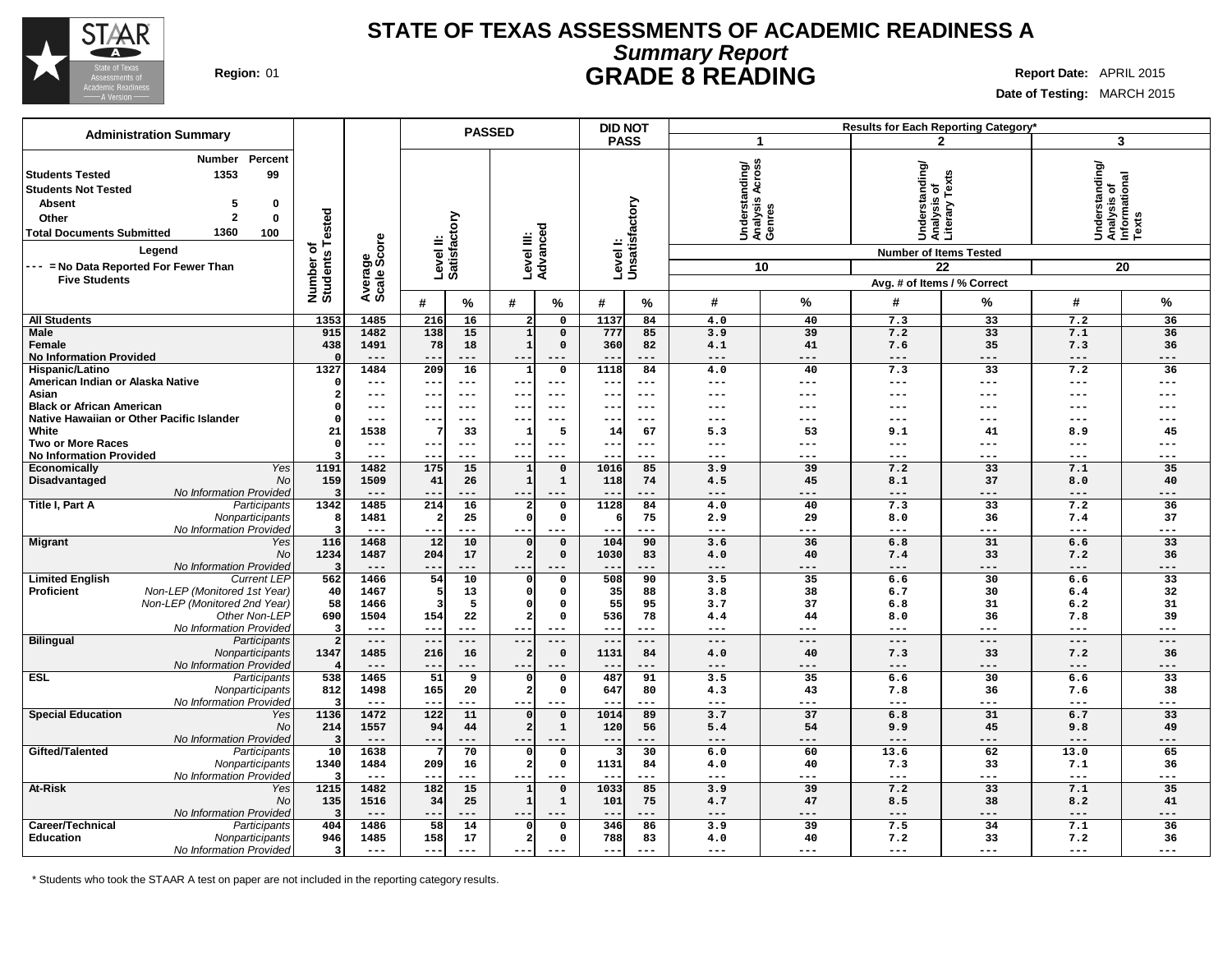

## **STATE OF TEXAS ASSESSMENTS OF ACADEMIC READINESS Level II Phase-In Summary Report GRADE 5 Report Date:** APRIL 2015

**Date of Testing:** MARCH 2015

|                                                   | Legend                                     |                              |                     |                 | <b>READING</b>                 |                   |                         |                                |                              |                               |      | <b>MATHEMATICS</b>                |                           |                         |   |
|---------------------------------------------------|--------------------------------------------|------------------------------|---------------------|-----------------|--------------------------------|-------------------|-------------------------|--------------------------------|------------------------------|-------------------------------|------|-----------------------------------|---------------------------|-------------------------|---|
|                                                   | --- = No Data Reported For Fewer Than      |                              |                     |                 |                                |                   |                         |                                |                              |                               |      |                                   |                           |                         |   |
| <b>Five Students</b>                              |                                            | Number of<br>Students Tested | Phase-In 1 Standard |                 | Standard*<br>$\mathbf{\Omega}$ | Standard<br>w     | Recommended<br>Standard |                                | Number of<br>Students Tested | Phase-In 1 Standard           |      | Standard*<br>$\mathbf{\tilde{c}}$ | <b>Standard</b><br>$\sim$ | Recommended<br>Standard |   |
|                                                   |                                            |                              |                     |                 | Phase-In                       | Phase-In          |                         |                                |                              |                               |      | Phase-In                          | Phase-In                  |                         |   |
|                                                   |                                            |                              |                     |                 |                                |                   |                         |                                |                              |                               |      |                                   |                           |                         |   |
|                                                   |                                            |                              | #                   | %               | %                              | $\%$              | #                       | %                              |                              | #                             | $\%$ | %                                 | $\frac{9}{6}$             | #                       | % |
| All Students                                      |                                            | 26661                        | 20169               | 76              | 63                             | 48                | 9403                    | 35                             |                              |                               |      |                                   |                           |                         |   |
| Male                                              |                                            | 13238                        | 9569                | 72              | 60                             | 45                | 4318                    | 33                             |                              |                               |      |                                   | No Standards Established  |                         |   |
| Female                                            |                                            | 13423                        | 10600               | 79              | 67                             | 51                | 5085                    | 38                             |                              | Data Available September 2015 |      |                                   |                           |                         |   |
| <b>No Information Provided</b><br>Hispanic/Latino |                                            | 0<br>26086                   | $---$<br>19655      | ---<br>75       | ---<br>63                      | ---<br>48         | $---$<br>9062           | .<br>$\overline{35}$           |                              |                               |      |                                   |                           |                         |   |
| American Indian or Alaska Native                  |                                            | 11                           | 7                   | 64              | 55                             | 45                | 1                       | 9                              |                              |                               |      |                                   |                           |                         |   |
| Asian                                             |                                            | 113                          | 107                 | 95              | 90                             | 81                | 80                      | 71                             |                              |                               |      |                                   |                           |                         |   |
| <b>Black or African American</b>                  |                                            | 62                           | 52                  | 84              | 71                             | 45                | 24                      | 39                             |                              |                               |      |                                   |                           |                         |   |
|                                                   | Native Hawaiian or Other Pacific Islander  | $\overline{\mathbf{2}}$      | ---                 | ---             | ---                            | ---               | ---                     | <u>. .</u>                     |                              |                               |      |                                   |                           |                         |   |
| White                                             |                                            | 371                          | 333                 | 90              | 82                             | 69                | 226                     | 61                             |                              |                               |      |                                   |                           |                         |   |
| <b>Two or More Races</b>                          |                                            | 13                           | 12                  | 92              | 85                             | 85                | 9                       | 69                             |                              |                               |      |                                   |                           |                         |   |
| <b>No Information Provided</b>                    |                                            | 3                            | $- -$               | ---             | ---                            | ---               | $--$                    | <u>.</u>                       |                              |                               |      |                                   |                           |                         |   |
| Economically                                      | Yes                                        | 22385                        | 16440               | 73              | 60                             | 45                | 7081                    | 32                             |                              |                               |      |                                   |                           |                         |   |
| Disadvantaged                                     | <b>No</b>                                  | 4271                         | 3727                | 87              | 79                             | 67                | 2321                    | 54                             |                              |                               |      |                                   |                           |                         |   |
|                                                   | No Information Provided                    | 5                            | $\overline{a}$      | 40              | 40                             | 20                | $\mathbf{1}$            | 20                             |                              |                               |      |                                   |                           |                         |   |
| Title I, Part A                                   | Participants                               | 26181                        | 19733               | $\overline{75}$ | 63                             | 48                | 9121                    | 35                             |                              |                               |      |                                   |                           |                         |   |
|                                                   | Nonparticipants                            | 475<br>5                     | 435<br>$\mathbf{1}$ | 92<br>20        | 85<br>20                       | 72<br>$\mathbf 0$ | 282<br>$\Omega$         | 59<br>$\mathbf 0$              |                              |                               |      |                                   |                           |                         |   |
| <b>Migrant</b>                                    | No Information Provided<br>Yes             | 1122                         | 731                 | 65              | $\overline{50}$                | 34                | 263                     | 23                             |                              |                               |      |                                   |                           |                         |   |
|                                                   | <b>No</b>                                  | 25533                        | 19435               | 76              | 64                             | 49                | 9140                    | 36                             |                              |                               |      |                                   |                           |                         |   |
|                                                   | No Information Provided                    | 6                            | 3                   | 50              | 50                             | $\mathsf{o}\,$    | $\mathbf 0$             | $\mathbf{o}$                   |                              |                               |      |                                   |                           |                         |   |
| <b>Limited English</b>                            | <b>Current LEP</b>                         | 9969                         | 6115                | 61              | 46                             | $\overline{29}$   | 1750                    | 18                             |                              |                               |      |                                   |                           |                         |   |
| Proficient                                        | Non-LEP (Monitored 1st Year)               | 1121                         | 1021                | 91              | 79                             | 60                | 492                     | 44                             |                              |                               |      |                                   |                           |                         |   |
|                                                   | Non-LEP (Monitored 2nd Year)               | 2486                         | 2314                | 93              | 85                             | 70                | 1322                    | 53                             |                              |                               |      |                                   |                           |                         |   |
|                                                   | Other Non-LEP                              | 13079                        | 10718               | 82              | 71                             | 58                | 5839                    | 45                             |                              |                               |      |                                   |                           |                         |   |
|                                                   | No Information Provided                    | 6                            | 1                   | 17              | 17                             | $\mathbf 0$       | 0                       | $\mathbf 0$                    |                              |                               |      |                                   |                           |                         |   |
| <b>Bilingual</b>                                  | Participants                               | 9783                         | 6067                | 62              | 47                             | 30                | 1811                    | 19                             |                              |                               |      |                                   |                           |                         |   |
|                                                   | Nonparticipants                            | 16871                        | 14100               | 84              | 73                             | 59                | 7592                    | 45                             |                              |                               |      |                                   |                           |                         |   |
|                                                   | No Information Provided                    | 7<br>136                     | $\mathbf{2}$<br>91  | 29<br>67        | 29<br>$\overline{52}$          | $\mathbf 0$<br>38 | $\mathbf 0$<br>30       | $\mathbf 0$<br>$\overline{22}$ |                              |                               |      |                                   |                           |                         |   |
| ESL                                               | Participants                               | 26519                        | 20076               | 76              | 63                             | 48                | 9373                    | 35                             |                              |                               |      |                                   |                           |                         |   |
|                                                   | Nonparticipants<br>No Information Provided | 6                            | $\mathbf{2}$        | 33              | 33                             | $\mathbf 0$       | 0                       | $\mathbf 0$                    |                              |                               |      |                                   |                           |                         |   |
| <b>Special Education</b>                          | Yes                                        | 1053                         | 444                 | 42              | 31                             | 19                | 127                     | $12 \,$                        |                              |                               |      |                                   |                           |                         |   |
|                                                   | <b>No</b>                                  | 25603                        | 19724               | 77              | 65                             | 50                | 9276                    | 36                             |                              |                               |      |                                   |                           |                         |   |
|                                                   | No Information Provided                    | 5                            | $\mathbf{1}$        | 20              | 20                             | $\mathbf 0$       | $\mathbf 0$             | $\mathsf{o}\,$                 |                              |                               |      |                                   |                           |                         |   |
| Gifted/Talented                                   | Participants                               | 3432                         | 3347                | 98              | 95                             | $\overline{88}$   | 2659                    | 77                             |                              |                               |      |                                   |                           |                         |   |
|                                                   | Nonparticipants                            | 23224                        | 16821               | 72              | 59                             | 42                | 6744                    | 29                             |                              |                               |      |                                   |                           |                         |   |
|                                                   | No Information Provided                    | 5                            | $\mathbf{1}$        | 20              | 20                             | $\mathbf 0$       | 0                       | $\mathsf{o}\,$                 |                              |                               |      |                                   |                           |                         |   |
| At-Risk                                           | Yes                                        | 16141                        | 10276               | 64              | 48                             | $\overline{31}$   | 2992                    | 19                             |                              |                               |      |                                   |                           |                         |   |
|                                                   | No                                         | 10515                        | 9892                | 94              | 88                             | 75                | 6411                    | 61                             |                              |                               |      |                                   |                           |                         |   |
|                                                   | No Information Provided                    | 5                            | ${\bf 1}$           | 20              | 20                             | $\mathbf 0$       | 0                       | $\mathsf{o}\,$                 |                              |                               |      |                                   |                           |                         |   |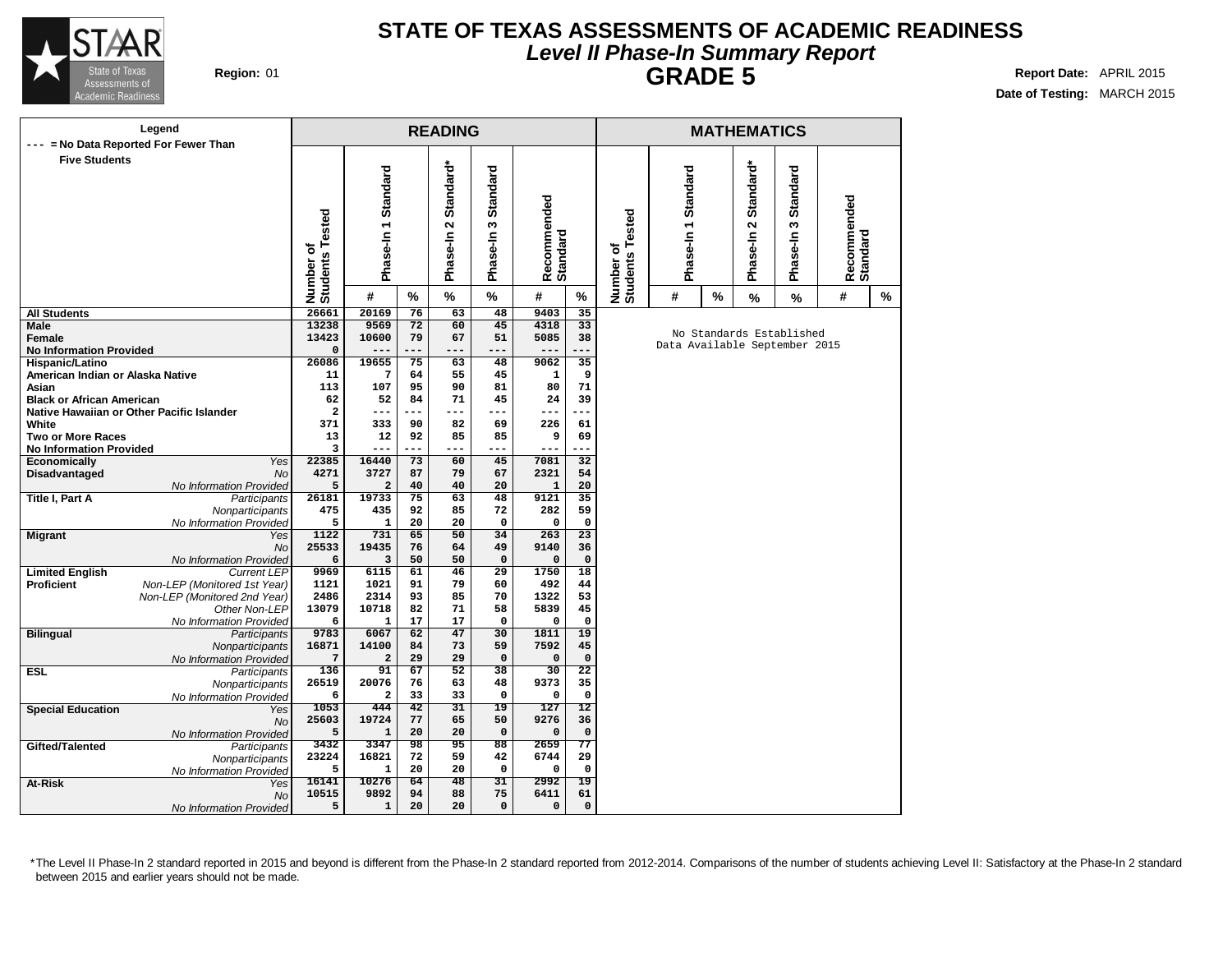

### **STATE OF TEXAS ASSESSMENTS OF ACADEMIC READINESS SPANISH Level II Phase-In Summary Report GRADE 5 Region:** 01 **Report Date:** APRIL 2015

**Date of Testing:** MARCH 2015

### **READING Phase-In 1 Standard Phase-In 2 Standard\* Phase-In Recom mended Standard Number of Students Tested # % % % # % Legend --- = No Data Reported For Fewer Than Five Students All Students Male Female No Information Provided Hispanic/Latino American Indian or Alaska Native Asian Black or African American Native Hawaiian or Other Pacific Islander White Two or More Races No Information Provided Economically** Yes **Disadvantaged** No No Information Provided **Title I, Part A** Participants **Nonparticipants** No Information Provided **Migrant** Yes No No Information Provided **Limited English Proficient** Non-LEP (Monitored 1st Year) Non-LEP (Monitored 2nd Year) Other Non-LEP No Information Provided **Bilingual** Participants **Nonparticipants** No Information Provided **ESL** Participants **Nonparticipants** No Information Provided **Special Education** Yes No No Information Provided **Gifted/Talented Nonparticipants** No Information Provided **At-Risk** Yes No No Information Provided **2057 1366 66 57 43 665 32 1057 662 63 53 39 306 29 1000 704 70 60 47 359 36 0 --- --- --- --- --- --- 2048 1359 66 56 43 661 32 1 --- --- --- --- --- --- 0 --- --- --- --- --- --- 0 --- --- --- --- --- --- 0 --- --- --- --- --- --- 8 7 88 75 63 4 50 0 --- --- --- --- --- --- 0 --- --- --- --- --- --- 1948 1285 66 56 42 623 32 108 80 74 65 49 42 39 1 --- --- --- --- --- --- 2033 1346 66 56 43 653 32 22 18 82 73 68 12 55 2 --- --- --- --- --- --- 90 53 59 43 32 19 21 1966 1312 67 57 43 646 33 1 --- --- --- --- --- --- 2032 1354 67 57 43 660 32 0 --- --- --- --- --- --- 0 --- --- --- --- --- --- 25 12 48 36 24 5 20 0 --- --- --- --- --- --- 2029 1351 67 57 43 658 32 27 14 52 41 26 6 22 1 --- --- --- --- --- --- 1 --- --- --- --- --- --- 2055 1364 66 56 43 664 32 1 --- --- --- --- --- --- 49 20 41 29 20 9 18 2008 1346 67 57 43 656 33 0 --- --- --- --- --- --- 38 38 100 97 97 34 89 2019 1328 66 56 42 631 31 0 --- --- --- --- --- --- 2020 1346 67 57 43 654 32 37 20 54 46 38 11 30 0 --- --- --- --- --- --- MATHEMATICS Number of Students Tested Phase-In 1 Standard Phase-In 3 Standard Phase-In 2 Standard\* Recom mended Standard # % % % # %** No Standards Established Data Available September 2015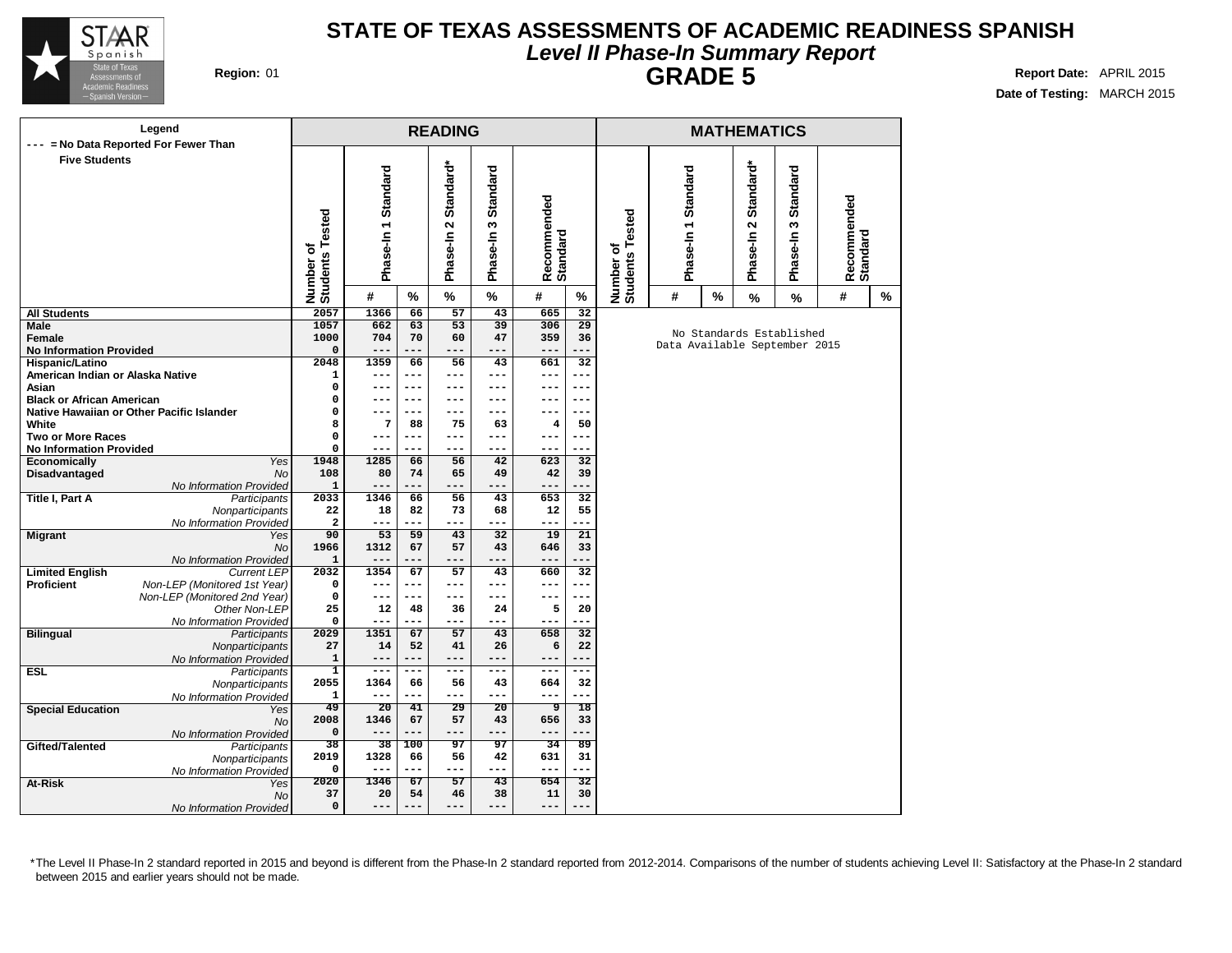

## **STATE OF TEXAS ASSESSMENTS OF ACADEMIC READINESS A Level II Phase-In Summary Report GRADE 5 Report Date:** APRIL 2015

**Date of Testing:** MARCH 2015

| Legend                                                      |                                |                     |                 | <b>READING</b>                  |                                   |                         |                         |                                      |                               |   | <b>MATHEMATICS</b>                            |                                       |                         |               |
|-------------------------------------------------------------|--------------------------------|---------------------|-----------------|---------------------------------|-----------------------------------|-------------------------|-------------------------|--------------------------------------|-------------------------------|---|-----------------------------------------------|---------------------------------------|-------------------------|---------------|
| = No Data Reported For Fewer Than<br>$\qquad \qquad - -$    |                                |                     |                 |                                 |                                   |                         |                         |                                      |                               |   |                                               |                                       |                         |               |
| <b>Five Students</b>                                        | Number of<br>Students Tested   | Phase-In 1 Standard |                 | Standard*<br>$\sim$<br>Phase-In | Standard<br>S<br>Phase-In         | Recommended<br>Standard |                         | Tested<br>٥<br>Number of<br>Students | Phase-In 1 Standard           |   | Standard*<br>$\mathbf{\tilde{N}}$<br>Phase-In | <b>Standard</b><br>$\sim$<br>Phase-In | Recommended<br>Standard |               |
|                                                             |                                | #                   | $\%$            | $\%$                            | $\frac{1}{2}$                     | #                       | $\%$                    |                                      | #                             | % | $\frac{9}{6}$                                 | $\frac{9}{6}$                         | #                       | $\frac{9}{6}$ |
| <b>All Students</b>                                         | 1516                           | 219                 | 14              | $\overline{9}$                  | $\overline{4}$                    | 21                      | $\overline{\mathbf{1}}$ |                                      |                               |   |                                               |                                       |                         |               |
| Male                                                        | 1022                           | 138                 | 14              | $\overline{8}$                  | $\overline{4}$                    | 10                      | $\overline{1}$          |                                      |                               |   |                                               |                                       |                         |               |
| Female                                                      | 494                            | 81                  | 16              | 10                              | 5                                 | 11                      | $\mathbf{2}$            |                                      |                               |   |                                               | No Standards Established              |                         |               |
| <b>No Information Provided</b>                              | 0                              | $---$               | ---             | $---$                           | ---                               | $- -$                   |                         |                                      | Data Available September 2015 |   |                                               |                                       |                         |               |
| Hispanic/Latino                                             | 1492                           | 216                 | 14              | 9                               | $\overline{\mathbf{4}}$           | 21                      | 1                       |                                      |                               |   |                                               |                                       |                         |               |
| American Indian or Alaska Native                            | 0                              | $---$               | ---             | $---$                           | $---$                             | ---                     | ---                     |                                      |                               |   |                                               |                                       |                         |               |
| Asian                                                       | 2                              |                     | ---             | ---                             | ---                               | ---                     | $- -$                   |                                      |                               |   |                                               |                                       |                         |               |
| <b>Black or African American</b>                            | 2                              |                     | ---             | ---                             | ---                               | ---                     | ---                     |                                      |                               |   |                                               |                                       |                         |               |
| Native Hawaiian or Other Pacific Islander<br>White          | 0<br>18                        |                     | $--$<br>17      | $---$<br>11                     | ---                               | $\Omega$                | ---<br>$\mathbf 0$      |                                      |                               |   |                                               |                                       |                         |               |
| <b>Two or More Races</b>                                    | 0                              | 3<br>$---$          | $---$           | ---                             | 6<br>$---$                        | ---                     | ---                     |                                      |                               |   |                                               |                                       |                         |               |
| <b>No Information Provided</b>                              | 2                              | $- - -$             | ---             | $- - -$                         | ---                               | ---                     | ---                     |                                      |                               |   |                                               |                                       |                         |               |
| Economically<br><b>Yes</b>                                  | 1365                           | 184                 | 13              | $\overline{8}$                  | $\overline{4}$                    | 17                      | $\mathbf{1}$            |                                      |                               |   |                                               |                                       |                         |               |
| Disadvantaged<br><b>No</b>                                  | 149                            | 35                  | 23              | 14                              | $\overline{7}$                    | 4                       | 3                       |                                      |                               |   |                                               |                                       |                         |               |
| No Information Provided                                     | 2                              | $- -$               | ---             | ---                             | ---                               |                         |                         |                                      |                               |   |                                               |                                       |                         |               |
| Title I, Part A<br>Participants                             | 1498                           | 215                 | 14              | 9                               | $\overline{\mathbf{4}}$           | 21                      | $\mathbf{1}$            |                                      |                               |   |                                               |                                       |                         |               |
| Nonparticipants                                             | 16                             | 4                   | 25              | 13                              | 13                                | 0                       | $\mathbf 0$             |                                      |                               |   |                                               |                                       |                         |               |
| No Information Provided                                     | $\overline{\mathbf{2}}$        | $---$               | ---             | $---$                           | $---$                             |                         |                         |                                      |                               |   |                                               |                                       |                         |               |
| <b>Migrant</b><br>Yes                                       | 102                            | 8                   | 8               | $\overline{\mathbf{3}}$         | $\mathbf{1}$                      | $\mathbf 0$             | $\mathbf 0$             |                                      |                               |   |                                               |                                       |                         |               |
| <b>No</b>                                                   | 1412                           | 211                 | 15              | 9                               | $\overline{\mathbf{4}}$           | 21                      | $\mathbf{1}$            |                                      |                               |   |                                               |                                       |                         |               |
| No Information Provided                                     | $\overline{\mathbf{2}}$        | $---$               | ---             | $---$                           | ---                               | ---                     |                         |                                      |                               |   |                                               |                                       |                         |               |
| <b>Limited English</b><br><b>Current LEP</b>                | 778                            | 95                  | $\overline{12}$ | $\overline{7}$                  | $\overline{\mathbf{3}}$           | 8                       | $\overline{1}$          |                                      |                               |   |                                               |                                       |                         |               |
| Non-LEP (Monitored 1st Year)<br>Proficient                  | 47                             | 7                   | 15              | ${\bf 11}$                      | $\overline{\mathbf{4}}$           | 1                       | $\mathbf 2$             |                                      |                               |   |                                               |                                       |                         |               |
| Non-LEP (Monitored 2nd Year)                                | 56                             | 7                   | 13              | 7                               | $\overline{\mathbf{4}}$           | 0                       | 0                       |                                      |                               |   |                                               |                                       |                         |               |
| Other Non-LEP                                               | 633<br>$\overline{\mathbf{2}}$ | 110<br>$---$        | 17<br>---       | 11<br>---                       | 5<br>---                          | 12<br>---               | $\overline{\mathbf{2}}$ |                                      |                               |   |                                               |                                       |                         |               |
| No Information Provided<br><b>Bilingual</b><br>Participants | 731                            | 93                  | 13              | $\overline{8}$                  | $\overline{4}$                    | $\overline{8}$          | $\overline{1}$          |                                      |                               |   |                                               |                                       |                         |               |
| Nonparticipants                                             | 783                            | 126                 | 16              | 10                              | 5                                 | 13                      | $\mathbf 2$             |                                      |                               |   |                                               |                                       |                         |               |
| No Information Provided                                     | $\overline{\mathbf{2}}$        | --                  | ---             | ---                             | ---                               | ---                     |                         |                                      |                               |   |                                               |                                       |                         |               |
| <b>ESL</b><br>Participants                                  | $\overline{12}$                | $\mathbf 1$         | 8               | $\overline{\mathbf{0}}$         | $\overline{\mathbf{0}}$           | 0                       | $\overline{0}$          |                                      |                               |   |                                               |                                       |                         |               |
| Nonparticipants                                             | 1502                           | 218                 | 15              | 9                               | $\overline{\mathbf{4}}$           | 21                      | 1                       |                                      |                               |   |                                               |                                       |                         |               |
| No Information Provided                                     | $\overline{\mathbf{2}}$        | $- - -$             | ---             | $- - -$                         | $\qquad \qquad - -$               | ---                     | ---                     |                                      |                               |   |                                               |                                       |                         |               |
| <b>Special Education</b><br>Yes                             | 1242                           | 127                 | 10              | $\overline{6}$                  | $\overline{2}$                    | 7                       | T                       |                                      |                               |   |                                               |                                       |                         |               |
| <b>No</b>                                                   | 272                            | 92                  | 34              | 24                              | 13                                | 14                      | 5                       |                                      |                               |   |                                               |                                       |                         |               |
| No Information Provided                                     | 2                              | $---$               | ---             | $---$                           | ---                               | ---                     | ---                     |                                      |                               |   |                                               |                                       |                         |               |
| Gifted/Talented<br>Participants                             | $\overline{\mathbf{8}}$        | $\overline{4}$      | 50              | 50                              | 25                                | $\overline{2}$          | $\overline{25}$         |                                      |                               |   |                                               |                                       |                         |               |
| Nonparticipants                                             | 1506                           | 215                 | 14              | 9                               | $\bf{4}$                          | 19                      | 1                       |                                      |                               |   |                                               |                                       |                         |               |
| No Information Provided                                     | $\mathbf{2}$                   | $---$               | ---             | $---$                           | $---$                             | ---                     | ---                     |                                      |                               |   |                                               |                                       |                         |               |
| At-Risk<br>Yes<br><b>No</b>                                 | 1345<br>169                    | 188<br>31           | 14<br>18        | ड<br>12                         | $\overline{4}$<br>$7\phantom{.0}$ | 14<br>$\sqrt{7}$        | T<br>4                  |                                      |                               |   |                                               |                                       |                         |               |
| No Information Provided                                     | 2                              | ---                 | ---             | ---                             | ---                               | ---                     |                         |                                      |                               |   |                                               |                                       |                         |               |
|                                                             |                                |                     |                 |                                 |                                   |                         |                         |                                      |                               |   |                                               |                                       |                         |               |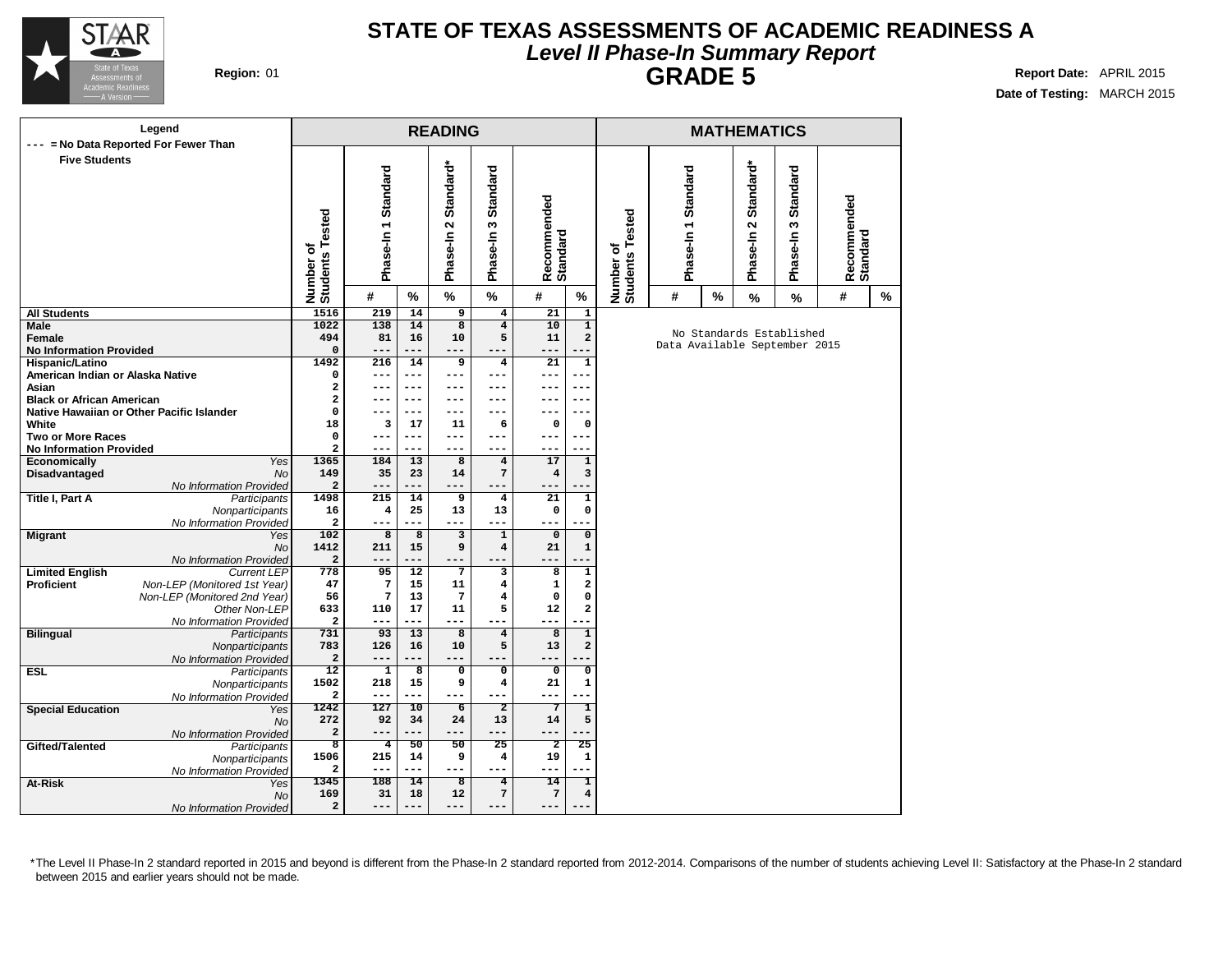

## **STATE OF TEXAS ASSESSMENTS OF ACADEMIC READINESS Level II Phase-In Summary Report GRADE 8 Report Date:** APRIL 2015

**Date of Testing:** MARCH 2015

|                                                     | Legend                                    |                                  |                         |           | <b>READING</b>    |                 |                         |                      |                              |                               |      | <b>MATHEMATICS</b>   |                          |                         |   |
|-----------------------------------------------------|-------------------------------------------|----------------------------------|-------------------------|-----------|-------------------|-----------------|-------------------------|----------------------|------------------------------|-------------------------------|------|----------------------|--------------------------|-------------------------|---|
| $---$                                               | = No Data Reported For Fewer Than         |                                  |                         |           |                   |                 |                         |                      |                              |                               |      |                      |                          |                         |   |
| <b>Five Students</b>                                |                                           |                                  |                         |           |                   |                 |                         |                      |                              |                               |      |                      |                          |                         |   |
|                                                     |                                           |                                  |                         |           |                   |                 |                         |                      |                              |                               |      |                      |                          |                         |   |
|                                                     |                                           |                                  | Phase-In 1 Standard     |           | Standard*         | Standard        |                         |                      |                              | Phase-In 1 Standard           |      | Standard*            | Standard                 |                         |   |
|                                                     |                                           |                                  |                         |           |                   |                 | Recommended<br>Standard |                      |                              |                               |      |                      |                          | Recommended<br>Standard |   |
|                                                     |                                           |                                  |                         |           | $\mathbf{\Omega}$ | w               |                         |                      |                              |                               |      | $\mathbf{\tilde{c}}$ | S                        |                         |   |
|                                                     |                                           |                                  |                         |           | Phase-In          | Phase-In        |                         |                      |                              |                               |      | Phase-In             | Phase-In                 |                         |   |
|                                                     |                                           |                                  |                         |           |                   |                 |                         |                      |                              |                               |      |                      |                          |                         |   |
|                                                     |                                           |                                  |                         |           |                   |                 |                         |                      |                              |                               |      |                      |                          |                         |   |
|                                                     |                                           | Number of<br>Students Tested     | #                       | %         | %                 | %               | #                       | $\%$                 | Number of<br>Students Tested | #                             | $\%$ | $\frac{0}{0}$        | %                        | #                       | % |
| <b>All Students</b>                                 |                                           | 29254                            | 20657                   | 71        | 59                | 43              | 9385                    | 32                   |                              |                               |      |                      |                          |                         |   |
| <b>Male</b>                                         |                                           | 14672                            | 9954                    | 68        | 56                | 40              | 4281                    | 29                   |                              |                               |      |                      |                          |                         |   |
| Female                                              |                                           | 14582                            | 10703                   | 73        | 62                | 46              | 5104                    | 35                   |                              | Data Available September 2015 |      |                      | No Standards Established |                         |   |
| <b>No Information Provided</b>                      |                                           | $\mathbf 0$                      |                         |           | ---               | ---             | ---                     | ---                  |                              |                               |      |                      |                          |                         |   |
| Hispanic/Latino<br>American Indian or Alaska Native |                                           | 28606<br>16                      | 20094                   | 70<br>81  | 59<br>69          | 42<br>50        | 8997<br>7               | 31<br>44             |                              |                               |      |                      |                          |                         |   |
| Asian                                               |                                           | 123                              | 13<br>107               | 87        | 84                | 77              | 85                      | 69                   |                              |                               |      |                      |                          |                         |   |
| <b>Black or African American</b>                    |                                           | 57                               | 41                      | 72        | 65                | 42              | 22                      | 39                   |                              |                               |      |                      |                          |                         |   |
|                                                     | Native Hawaiian or Other Pacific Islander | 7                                | 6                       | 86        | 86                | 86              | 6                       | 86                   |                              |                               |      |                      |                          |                         |   |
| White                                               |                                           | 419                              | 373                     | 89        | 82                | 69              | 256                     | 61                   |                              |                               |      |                      |                          |                         |   |
| <b>Two or More Races</b>                            |                                           | 24                               | 22                      | 92        | 79                | 58              | 12                      | 50                   |                              |                               |      |                      |                          |                         |   |
| <b>No Information Provided</b>                      |                                           | $\overline{\mathbf{c}}$<br>24514 |                         |           | ---<br>56         | ---<br>39       | 7005                    |                      |                              |                               |      |                      |                          |                         |   |
| Economically<br>Disadvantaged                       | Yes<br>No                                 | 4738                             | 16688<br>3968           | 68<br>84  | 76                | 62              | 2380                    | 29<br>50             |                              |                               |      |                      |                          |                         |   |
|                                                     | No Information Provided                   | 2                                | $---$                   |           | ---               | ---             | $---$                   |                      |                              |                               |      |                      |                          |                         |   |
| <b>Title I, Part A</b>                              | Participants                              | 29047                            | 20522                   | 71        | 59                | 43              | 9312                    | 32                   |                              |                               |      |                      |                          |                         |   |
|                                                     | Nonparticipants                           | 205                              | 134                     | 65        | 58                | 45              | 73                      | 36                   |                              |                               |      |                      |                          |                         |   |
|                                                     | No Information Provided                   | $\overline{a}$                   | $---$                   |           | ---               | ---             | ---                     | ---                  |                              |                               |      |                      |                          |                         |   |
| <b>Migrant</b>                                      | Yes                                       | 1278                             | 753                     | 59        | 46                | 29              | 257                     | 20                   |                              |                               |      |                      |                          |                         |   |
|                                                     | No<br>No Information Provided             | 27973<br>3                       | 19902                   | 71        | 60                | 44              | 9128                    | 33                   |                              |                               |      |                      |                          |                         |   |
| <b>Limited English</b>                              | <b>Current LEP</b>                        | 6808                             | 2422                    | 36        | $\overline{23}$   | 11              | 420                     | 6                    |                              |                               |      |                      |                          |                         |   |
| Proficient                                          | Non-LEP (Monitored 1st Year)              | 547                              | 436                     | 80        | 66                | 44              | 173                     | 32                   |                              |                               |      |                      |                          |                         |   |
|                                                     | Non-LEP (Monitored 2nd Year)              | 602                              | 503                     | 84        | 72                | 51              | 227                     | 38                   |                              |                               |      |                      |                          |                         |   |
|                                                     | Other Non-LEP                             | 21295                            | 17295                   | 81        | 70                | 53              | 8565                    | 40                   |                              |                               |      |                      |                          |                         |   |
|                                                     | No Information Provided                   | $\mathbf{2}$<br>113              | $---$<br>96             | 85        | ---<br>81         | ---<br>61       | ---<br>51               | 45                   |                              |                               |      |                      |                          |                         |   |
| <b>Bilingual</b>                                    | Participants<br>Nonparticipants           | 29131                            | 20559                   | 71        | 59                | 43              | 9334                    | 32                   |                              |                               |      |                      |                          |                         |   |
|                                                     | No Information Provided                   | 10                               | $\mathbf{2}$            | 20        | 10                | 10              | $\mathbf 0$             | 0                    |                              |                               |      |                      |                          |                         |   |
| <b>ESL</b>                                          | Participants                              | 6628                             | 2349                    | 35        | 23                | 11              | 407                     | $\overline{6}$       |                              |                               |      |                      |                          |                         |   |
|                                                     | Nonparticipants                           | 22617                            | 18306                   | 81        | 70                | 52              | 8978                    | 40                   |                              |                               |      |                      |                          |                         |   |
|                                                     | No Information Provided                   | 9                                | $\overline{\mathbf{2}}$ | 22        | 11                | 11              | $\mathbf 0$             | $\mathbf 0$          |                              |                               |      |                      |                          |                         |   |
| <b>Special Education</b>                            | Yes                                       | 916<br>28336                     | 284<br>20372            | 31<br>72  | 20<br>61          | 10<br>44        | 58<br>9327              | $\overline{6}$<br>33 |                              |                               |      |                      |                          |                         |   |
|                                                     | No                                        | $\overline{a}$                   | $---$                   |           | ---               | ---             | ---                     | ---                  |                              |                               |      |                      |                          |                         |   |
| Gifted/Talented                                     | No Information Provided<br>Participants   | 3246                             | 3181                    | 98        | $\overline{95}$   | $\overline{88}$ | 2564                    | 79                   |                              |                               |      |                      |                          |                         |   |
|                                                     | Nonparticipants                           | 26006                            | 17475                   | 67        | 55                | 37              | 6821                    | 26                   |                              |                               |      |                      |                          |                         |   |
|                                                     | No Information Provided                   | $\overline{\mathbf{2}}$          | $---$                   | $= -$     | ---               | ---             | $---$                   | ---                  |                              |                               |      |                      |                          |                         |   |
| At-Risk                                             | Yes                                       | 17434                            | 9491                    | 54        | 39                | $\overline{21}$ | 2165                    | 12                   |                              |                               |      |                      |                          |                         |   |
|                                                     | <b>No</b>                                 | 11818                            | 11165                   | 94        | 89                | 75              | 7220                    | 61                   |                              |                               |      |                      |                          |                         |   |
|                                                     | No Information Provided                   | $\overline{a}$<br>9395           | $---$<br>6891           | ---<br>73 | ---<br>62         | ---<br>45       | ---<br>3180             | ---<br>34            |                              |                               |      |                      |                          |                         |   |
| Career/Technical<br><b>Education</b>                | Participants<br>Nonparticipants           | 19856                            | 13764                   | 69        | 58                | 42              | 6205                    | 31                   |                              |                               |      |                      |                          |                         |   |
|                                                     | No Information Provided                   | 3                                | $- -$                   | ---       | ---               | ---             | ---                     | ---                  |                              |                               |      |                      |                          |                         |   |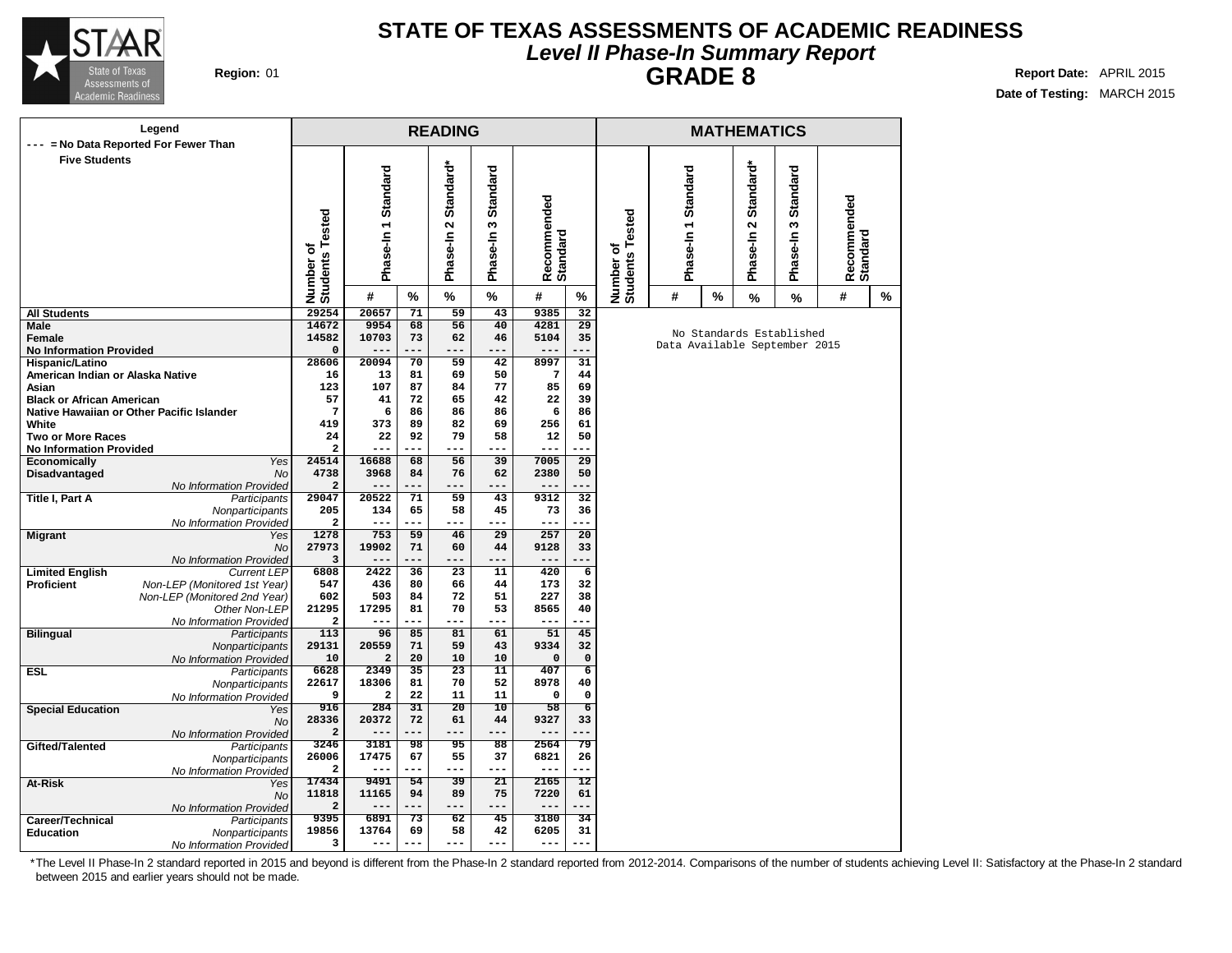

## **STATE OF TEXAS ASSESSMENTS OF ACADEMIC READINESS A Level II Phase-In Summary Report GRADE 8 Report Date:** APRIL 2015

**Date of Testing:** MARCH 2015

|                                                   | Legend                                                     |                                |                         |                 | <b>READING</b>                             |                              |                               |                                        |                              |                               |      | <b>MATHEMATICS</b>                           |                                                      |                         |   |
|---------------------------------------------------|------------------------------------------------------------|--------------------------------|-------------------------|-----------------|--------------------------------------------|------------------------------|-------------------------------|----------------------------------------|------------------------------|-------------------------------|------|----------------------------------------------|------------------------------------------------------|-------------------------|---|
|                                                   | = No Data Reported For Fewer Than                          |                                |                         |                 |                                            |                              |                               |                                        |                              |                               |      |                                              |                                                      |                         |   |
| <b>Five Students</b>                              |                                                            | Number of<br>Students Tested   | Phase-In 1 Standard     |                 | Standard*<br>$\mathbf{\Omega}$<br>Phase-In | Standard<br>w<br>Phase-In    | Recommended<br>Standard       |                                        | Number of<br>Students Tested | Phase-In 1 Standard           |      | Standard*<br>$\boldsymbol{\sim}$<br>Phase-In | <b>Standard</b><br>$\boldsymbol{\omega}$<br>Phase-In | Recommended<br>Standard |   |
|                                                   |                                                            |                                | #                       | $\%$            | $\%$                                       | $\%$                         | #                             | $\%$                                   |                              | #                             | $\%$ | %                                            | %                                                    | #                       | % |
| <b>All Students</b>                               |                                                            | 1353                           | 216                     | 16              | 10                                         | $5\overline{}$               | 25                            | $\overline{2}$                         |                              |                               |      |                                              |                                                      |                         |   |
| Male                                              |                                                            | 915                            | 138                     | 15              | $\overline{9}$                             | $\overline{4}$               | 16                            | $\overline{2}$                         |                              |                               |      | No Standards Established                     |                                                      |                         |   |
| <b>Female</b>                                     |                                                            | 438                            | 78<br>$- -$             | 18<br>---       | 10<br>---                                  | 6                            | 9                             | $\mathbf{2}$                           |                              | Data Available September 2015 |      |                                              |                                                      |                         |   |
| <b>No Information Provided</b><br>Hispanic/Latino |                                                            | $\mathbf 0$<br>1327            | 209                     | 16              | $\overline{9}$                             | $\overline{5}$               | --<br>$\overline{23}$         | $\overline{2}$                         |                              |                               |      |                                              |                                                      |                         |   |
| American Indian or Alaska Native                  |                                                            | 0                              | --                      | ---             | $---$                                      | ---                          | ---                           | ---                                    |                              |                               |      |                                              |                                                      |                         |   |
| Asian                                             |                                                            | 2                              | $---$                   | $---$           | $---$                                      | $---$                        | ---                           | $---$                                  |                              |                               |      |                                              |                                                      |                         |   |
| <b>Black or African American</b>                  |                                                            | 0                              |                         | $---$           | $---$                                      | $---$                        |                               | $--$                                   |                              |                               |      |                                              |                                                      |                         |   |
|                                                   | Native Hawaiian or Other Pacific Islander                  | $\mathbf 0$                    |                         | $---$           | ---                                        | ---                          | ---                           | ---                                    |                              |                               |      |                                              |                                                      |                         |   |
| White                                             |                                                            | 21                             | 7                       | 33              | 24                                         | 14                           | $\mathbf{2}$                  | 10                                     |                              |                               |      |                                              |                                                      |                         |   |
| <b>Two or More Races</b>                          |                                                            | $\mathbf 0$                    | $---$                   | $---$           | $---$                                      | $---$                        | ---                           | $---$                                  |                              |                               |      |                                              |                                                      |                         |   |
| <b>No Information Provided</b>                    |                                                            | 3                              | --                      | ---             | $---$                                      | ---                          | ---                           |                                        |                              |                               |      |                                              |                                                      |                         |   |
| Economically                                      | Yes<br><b>No</b>                                           | 1191<br>159                    | 175<br>41               | 15<br>26        | 9<br>14                                    | 5<br>6                       | 21<br>$\overline{\mathbf{4}}$ | $\mathbf{2}$<br>3                      |                              |                               |      |                                              |                                                      |                         |   |
| Disadvantaged                                     | No Information Provided                                    | 3                              | $---$                   | ---             | ---                                        | ---                          | ---                           |                                        |                              |                               |      |                                              |                                                      |                         |   |
| <b>Title I, Part A</b>                            | Participants                                               | 1342                           | 214                     | 16              | 10                                         | $\overline{5}$               | 25                            | $\overline{a}$                         |                              |                               |      |                                              |                                                      |                         |   |
|                                                   | Nonparticipants                                            | 8                              | $\overline{\mathbf{2}}$ | 25              | 13                                         | 13                           | $\mathbf 0$                   | 0                                      |                              |                               |      |                                              |                                                      |                         |   |
|                                                   | No Information Provided                                    | 3                              | $---$                   | ---             | $---$                                      | ---                          | ---                           |                                        |                              |                               |      |                                              |                                                      |                         |   |
| <b>Migrant</b>                                    | Yes                                                        | 116                            | 12                      | 10              | 6                                          | $\overline{\mathbf{3}}$      | $\mathbf 1$                   | $\overline{1}$                         |                              |                               |      |                                              |                                                      |                         |   |
|                                                   | <b>No</b>                                                  | 1234                           | 204                     | 17              | 10                                         | 5                            | 24                            | $\mathbf{2}$                           |                              |                               |      |                                              |                                                      |                         |   |
|                                                   | No Information Provided                                    | 3                              | ---                     | ---             | ---                                        |                              | ---                           |                                        |                              |                               |      |                                              |                                                      |                         |   |
| <b>Limited English</b><br><b>Proficient</b>       | <b>Current LEP</b><br>Non-LEP (Monitored 1st Year)         | 562<br>40                      | 54<br>5                 | 10<br>13        | $\overline{5}$<br>8                        | $\overline{\mathbf{3}}$<br>3 | 6<br>$\mathbf 0$              | $\overline{\mathbf{1}}$<br>$\mathbf 0$ |                              |                               |      |                                              |                                                      |                         |   |
|                                                   | Non-LEP (Monitored 2nd Year)                               | 58                             | 3                       | 5               | $\mathbf{2}$                               | $\mathbf 0$                  | 0                             | $\mathbf 0$                            |                              |                               |      |                                              |                                                      |                         |   |
|                                                   | Other Non-LEP                                              | 690                            | 154                     | 22              | 14                                         | 8                            | 19                            | 3                                      |                              |                               |      |                                              |                                                      |                         |   |
|                                                   | No Information Provided                                    | 3                              | $---$                   | ---             | $---$                                      | $---$                        | ---                           |                                        |                              |                               |      |                                              |                                                      |                         |   |
| <b>Bilingual</b>                                  | Participants                                               | $\overline{2}$                 | $---$                   | ---             | $-$                                        | $---$                        | ---                           | $---$                                  |                              |                               |      |                                              |                                                      |                         |   |
|                                                   | Nonparticipants                                            | 1347                           | 216                     | 16              | 10                                         | 5                            | 25                            | $\mathbf 2$                            |                              |                               |      |                                              |                                                      |                         |   |
|                                                   | No Information Provided                                    | 4                              |                         |                 | ---                                        | ---                          |                               |                                        |                              |                               |      |                                              |                                                      |                         |   |
| <b>ESL</b>                                        | Participants                                               | 538                            | 51                      | 9               | 5                                          | $\overline{3}$               | 6                             | 1                                      |                              |                               |      |                                              |                                                      |                         |   |
|                                                   | Nonparticipants                                            | 812<br>3                       | 165<br>$---$            | 20<br>---       | 13<br>$---$                                | $\pmb{7}$<br>$---$           | 19<br>---                     | $\overline{\mathbf{2}}$                |                              |                               |      |                                              |                                                      |                         |   |
| <b>Special Education</b>                          | No Information Provided<br>Yes                             | 1136                           | 122                     | 11              | $\overline{6}$                             | $\overline{2}$               | 5                             | 0                                      |                              |                               |      |                                              |                                                      |                         |   |
|                                                   | <b>No</b>                                                  | 214                            | 94                      | 44              | 32                                         | 21                           | 20                            | 9                                      |                              |                               |      |                                              |                                                      |                         |   |
|                                                   | No Information Provided                                    | 3                              | ---                     | ---             | $---$                                      | ---                          | ---                           |                                        |                              |                               |      |                                              |                                                      |                         |   |
| Gifted/Talented                                   | Participants                                               | $\overline{10}$                | 7                       | $\overline{70}$ | 70                                         | 50                           | 3                             | $\overline{30}$                        |                              |                               |      |                                              |                                                      |                         |   |
|                                                   | Nonparticipants                                            | 1340                           | 209                     | 16              | 9                                          | 5                            | 22                            | $\mathbf{2}$                           |                              |                               |      |                                              |                                                      |                         |   |
|                                                   | No Information Provided                                    | 3                              | $---$                   | ---             | $---$                                      | ---                          | ---                           |                                        |                              |                               |      |                                              |                                                      |                         |   |
| At-Risk                                           | Yes                                                        | 1215                           | 182                     | $\overline{15}$ | ॿ                                          | $\overline{4}$               | $\overline{15}$               | ī<br>$7\overline{ }$                   |                              |                               |      |                                              |                                                      |                         |   |
|                                                   | <b>No</b>                                                  | 135                            | 34                      | 25              | 20                                         | 11                           | 10                            |                                        |                              |                               |      |                                              |                                                      |                         |   |
|                                                   |                                                            |                                |                         |                 |                                            |                              |                               |                                        |                              |                               |      |                                              |                                                      |                         |   |
|                                                   |                                                            | 946                            | 158                     | 17              | 10                                         | 6                            | 21                            | $\overline{\mathbf{2}}$                |                              |                               |      |                                              |                                                      |                         |   |
|                                                   | No Information Provided                                    | 3                              | $---$                   | ---             | $---$                                      | $---$                        | ---                           |                                        |                              |                               |      |                                              |                                                      |                         |   |
| Career/Technical<br><b>Education</b>              | No Information Provided<br>Participants<br>Nonparticipants | $\overline{\mathbf{3}}$<br>404 | $---$<br>58             | ---<br>14       | ---<br>उ                                   | ---<br>$\overline{4}$        | ---<br>$\overline{4}$         | 1                                      |                              |                               |      |                                              |                                                      |                         |   |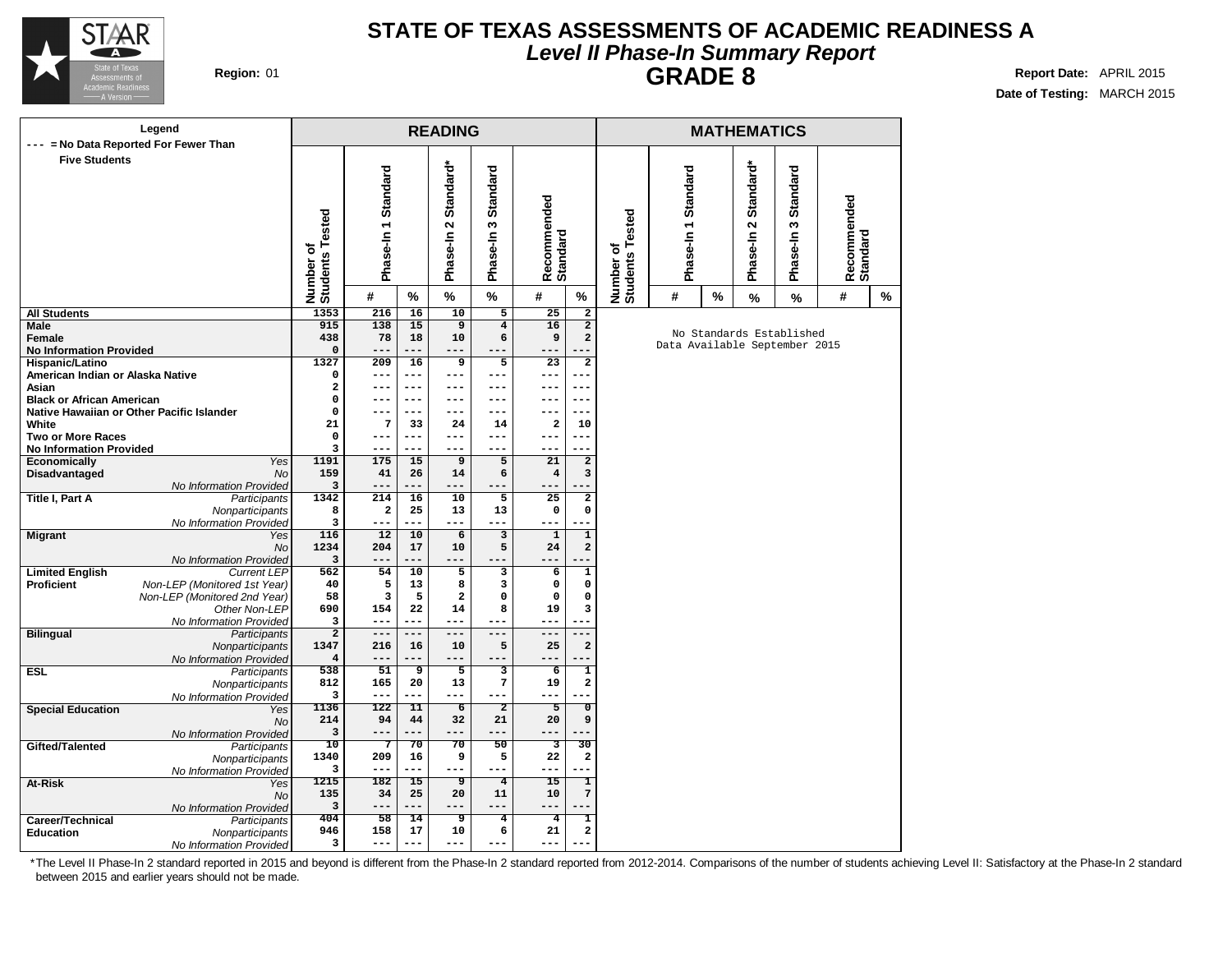

### **Region:** 01 **Report Date:** APRIL 2015 **REPORTER APRIL 2016 REPORTER APRIL 2016 STATE OF TEXAS ASSESSMENTS OF ACADEMIC READINESS Combined Summary Report GRADE 5 READING**

**Date of Testing:** MARCH 2015

|                                      | Legend                                                       |                              | <b>STAAR</b>   |          |                       | <b>STAAR Spanish</b> |                 |                                 | <b>STAAR A</b>          |                 |                              | <b>Total</b>          |                 |
|--------------------------------------|--------------------------------------------------------------|------------------------------|----------------|----------|-----------------------|----------------------|-----------------|---------------------------------|-------------------------|-----------------|------------------------------|-----------------------|-----------------|
| ---                                  | = No Data Reported For Fewer Than                            |                              |                |          |                       |                      |                 |                                 |                         |                 |                              |                       |                 |
| <b>Five Students</b>                 |                                                              |                              |                |          |                       |                      |                 |                                 |                         |                 |                              |                       |                 |
|                                      |                                                              |                              |                |          |                       |                      |                 |                                 |                         |                 |                              |                       |                 |
|                                      |                                                              |                              |                |          |                       |                      |                 |                                 |                         |                 |                              |                       |                 |
|                                      |                                                              |                              |                |          |                       |                      |                 |                                 |                         |                 |                              |                       |                 |
|                                      |                                                              | Number of<br>Students Tested |                |          | ested                 |                      |                 | ested                           |                         |                 | Number of<br>Students Tested |                       |                 |
|                                      |                                                              |                              | Satisfactory   |          |                       | Satisfactory         |                 |                                 | Satisfactory            |                 |                              | Satisfactory          |                 |
|                                      |                                                              |                              | Level II:      |          | ۴<br>৳                | Level II:            |                 | Number of<br>Students Te        | Level II:               |                 |                              | Level II:             |                 |
|                                      |                                                              |                              |                |          |                       |                      |                 |                                 |                         |                 |                              |                       |                 |
|                                      |                                                              |                              |                |          | Number o'<br>Students |                      |                 |                                 |                         |                 |                              |                       |                 |
|                                      |                                                              |                              |                |          |                       |                      |                 |                                 |                         |                 |                              |                       |                 |
|                                      |                                                              |                              | #              | %        |                       | #                    | %               |                                 | #                       | $\%$            |                              | #                     | %               |
| <b>All Students</b>                  |                                                              | 26661                        | 20169          | 76       | 2057                  | 1366                 | 66              | 1516                            | 219                     | 14              | 30234                        | 21754                 | 72              |
| <b>Male</b>                          |                                                              | 13238                        | 9569           | 72       | 1057                  | 662                  | 63              | 1022                            | 138                     | 14              | 15317                        | 10369                 | 68              |
| Female                               |                                                              | 13423                        | 10600          | 79       | 1000                  | 704                  | 70              | 494                             | 81                      | 16              | 14917                        | 11385                 | 76              |
| <b>No Information Provided</b>       |                                                              | 0                            |                |          | $\mathbf 0$           | $- -$                |                 | $\mathbf 0$                     | $- - -$                 | ---             | 0                            |                       |                 |
| Hispanic/Latino                      |                                                              | 26086                        | 19655          | 75       | 2048                  | 1359                 | 66              | 1492                            | 216                     | 14              | 29626                        | 21230                 | 72              |
| American Indian or Alaska Native     |                                                              | 11                           | 7              | 64       | $\mathbf{1}$          | ---                  | ---             | 0                               | ---                     | ---             | 12                           | 7                     | 58              |
| Asian                                |                                                              | 113<br>62                    | 107<br>52      | 95<br>84 | 0<br>$\mathbf 0$      | $---$<br>$---$       | ---<br>---      | 2<br>2                          | $---$<br>$---$          | $---$<br>$---$  | 115<br>64                    | 107<br>52             | 93<br>81        |
| <b>Black or African American</b>     |                                                              | $\overline{a}$               | $---$          | ---      | 0                     | ---                  | ---             | 0                               | ---                     | ---             | 2                            | ---                   | ---             |
| White                                | Native Hawaiian or Other Pacific Islander                    | 371                          | 333            | 90       | 8                     | 7                    | 88              | 18                              | 3                       | 17              | 397                          | 343                   | 86              |
| <b>Two or More Races</b>             |                                                              | 13                           | 12             | 92       | $\Omega$              | $- - -$              | ---             | $\Omega$                        | $---$                   | $---$           | 13                           | 12                    | 92              |
| <b>No Information Provided</b>       |                                                              | 3                            | $---$          | ---      | 0                     | ---                  | ---             | $\overline{a}$                  | ---                     | ---             | 5                            | $\mathbf{1}$          | 20              |
| Economically                         | Yes                                                          | 22385                        | 16440          | 73       | 1948                  | 1285                 | 66              | 1365                            | 184                     | 13              | 25698                        | 17909                 | 70              |
| Disadvantaged                        | <b>No</b>                                                    | 4271                         | 3727           | 87       | 108                   | 80                   | 74              | 149                             | 35                      | 23              | 4528                         | 3842                  | 85              |
|                                      | No Information Provided                                      | 5                            | $\overline{a}$ | 40       | $\mathbf{1}$          | ---                  | ---             | $\mathbf{2}$                    | $---$                   | ---             | 8                            | 3                     | 38              |
| Title I, Part A                      | Participants                                                 | 26181                        | 19733          | 75       | 2033                  | 1346                 | 66              | 1498                            | 215                     | 14              | 29712                        | 21294                 | $\overline{72}$ |
|                                      | Nonparticipants                                              | 475                          | 435            | 92       | 22                    | 18                   | 82              | 16                              | $\overline{\mathbf{4}}$ | 25              | 513                          | 457                   | 89              |
|                                      | No Information Provided                                      | 5                            | $\mathbf{1}$   | 20       | $\overline{a}$        | ---                  | ---             | $\overline{a}$                  | $- - -$                 | ---             | 9                            | 3                     | 33              |
| <b>Migrant</b>                       | Yes                                                          | 1122                         | 731            | 65       | 90                    | 53                   | 59              | 102                             | $\overline{8}$          | $\overline{8}$  | 1314                         | 792                   | 60              |
|                                      | <b>No</b>                                                    | 25533                        | 19435          | 76       | 1966                  | 1312                 | 67              | 1412                            | 211                     | 15              | 28911                        | 20958                 | 72              |
|                                      | No Information Provided                                      | 6                            | 3              | 50       | $\mathbf{1}$          | $---$                | ---             | $\overline{a}$                  | ---                     | ---             | 9                            | $\overline{4}$        | 44              |
| <b>Limited English</b><br>Proficient | Current LEP                                                  | 9969                         | 6115<br>1021   | 61<br>91 | 2032<br>0             | 1354<br>$---$        | 67<br>---       | 778<br>47                       | 95                      | 12<br>15        | 12779                        | 7564                  | 59<br>88        |
|                                      | Non-LEP (Monitored 1st Year)<br>Non-LEP (Monitored 2nd Year) | 1121<br>2486                 | 2314           | 93       | 0                     | $---$                | ---             | 56                              | 7<br>7                  | 13              | 1168<br>2542                 | 1028<br>2321          | 91              |
|                                      | Other Non-LEP                                                | 13079                        | 10718          | 82       | 25                    | 12                   | 48              | 633                             | 110                     | 17              | 13737                        | 10840                 | 79              |
|                                      | No Information Provided                                      | 6                            | 1              | 17       | $\Omega$              | ---                  |                 | $\mathbf{z}$                    | $---$                   | ---             | 8                            | $\mathbf{1}$          | 13              |
| <b>Bilingual</b>                     | Participants                                                 | 9783                         | 6067           | 62       | 2029                  | 1351                 | 67              | 731                             | 93                      | $\overline{13}$ | 12543                        | 7511                  | 60              |
|                                      | Nonparticipants                                              | 16871                        | 14100          | 84       | 27                    | 14                   | 52              | 783                             | 126                     | 16              | 17681                        | 14240                 | 81              |
|                                      | No Information Provided                                      | 7                            | 2              | 29       | 1                     | $---$                | ---             | $\overline{a}$                  | $---$                   | ---             | 10                           | 3                     | 30              |
| <b>ESL</b>                           | Participants                                                 | 136                          | 91             | 67       | 1                     | $---$                | ---             | $\overline{12}$                 | $\overline{\mathbf{1}}$ | 8               | 149                          | 93                    | 62              |
|                                      | Nonparticipants                                              | 26519                        | 20076          | 76       | 2055                  | 1364                 | 66              | 1502                            | 218                     | 15              | 30076                        | 21658                 | 72              |
|                                      | No Information Provided                                      | 6                            | 2              | 33       | $\mathbf{1}$          | ---                  |                 | $\overline{\mathbf{2}}$         | ---                     |                 | 9                            | з                     | 33              |
| <b>Special Education</b>             | Yes                                                          | 1053                         | 444            | 42       | 49                    | 20                   | 41              | 1242                            | 127                     | 10              | 2344                         | 591                   | 25              |
|                                      | <b>No</b>                                                    | 25603                        | 19724          | 77       | 2008                  | 1346                 | 67              | 272                             | 92                      | 34              | 27883                        | 21162                 | 76              |
|                                      | No Information Provided                                      | 5                            | $\mathbf{1}$   | 20       | $\Omega$              | ---                  | ---             | $\overline{a}$                  | ---                     | ---             | 7                            | $\mathbf{1}$          | 14              |
| Gifted/Talented                      | Participants                                                 | 3432                         | 3347           | 98<br>72 | 38<br>2019            | 38                   | 100             | $\overline{\mathbf{8}}$<br>1506 | $\overline{4}$<br>215   | 50              | 3478                         | 3389                  | 97<br>69        |
|                                      | Nonparticipants                                              | 23224<br>5                   | 16821<br>1     | 20       | 0                     | 1328<br>$---$        | 66<br>---       | $\overline{a}$                  | ---                     | 14<br>---       | 26749<br>7                   | 18364<br>$\mathbf{1}$ | 14              |
| At-Risk                              | No Information Provided                                      | 16141                        | 10276          | 64       | 2020                  | 1346                 | $\overline{67}$ | 1345                            | 188                     | 14              | 19506                        | 11810                 | 61              |
|                                      | Yes<br><b>No</b>                                             | 10515                        | 9892           | 94       | 37                    | 20                   | 54              | 169                             | 31                      | 18              | 10721                        | 9943                  | 93              |
|                                      | No Information Provided                                      | 5                            | 1              | 20       | $\mathbf 0$           | ---                  | ---             | $\mathbf{2}$                    | ---                     | ---             | 7                            | $\mathbf{1}$          | 14              |
|                                      |                                                              |                              |                |          |                       |                      |                 |                                 |                         |                 |                              |                       |                 |